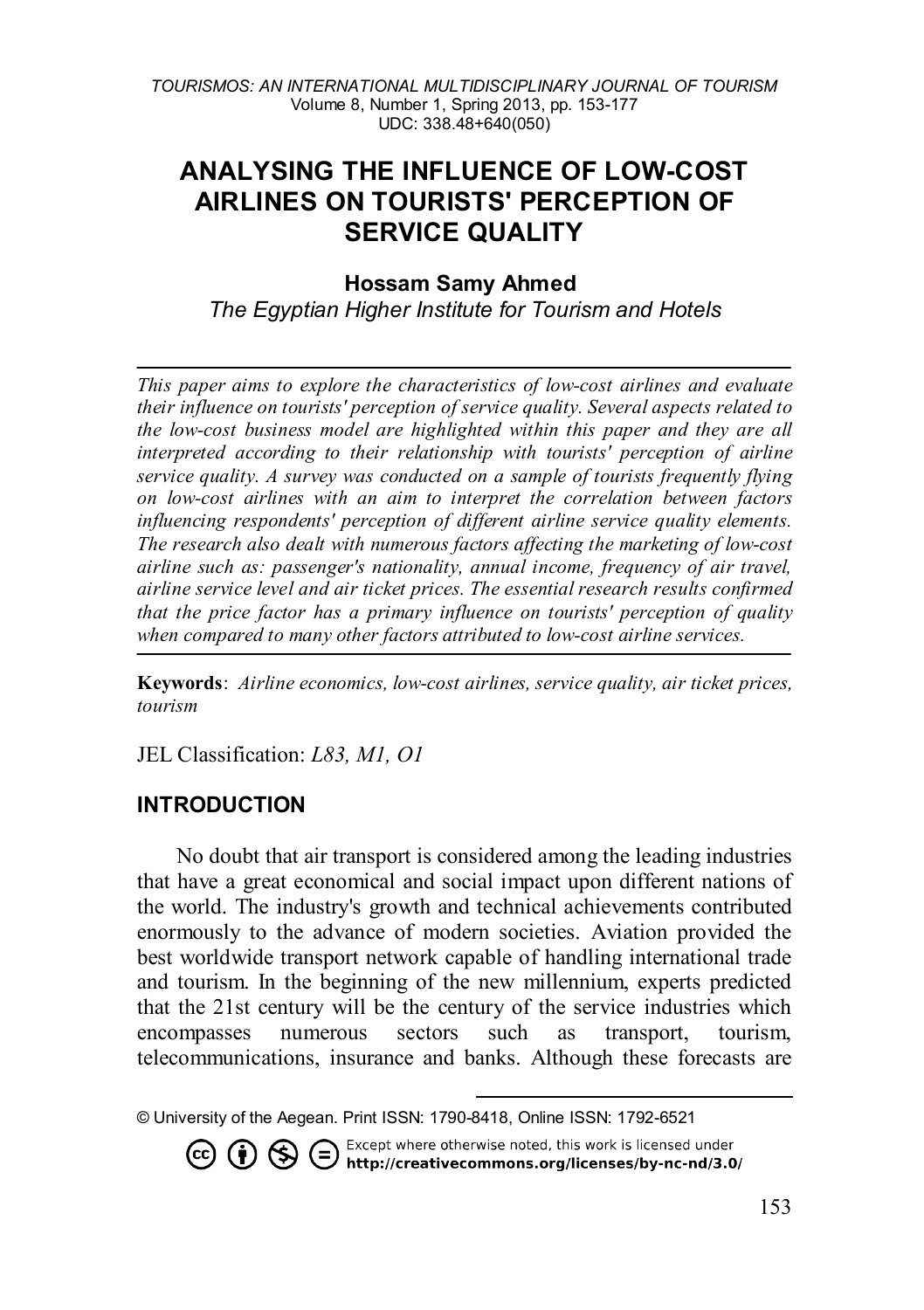very promising for the travel sector, the early years of the new millennium brought many challenges and threats to the industry. These challenges were mainly responsible for the failure of many airlines in making the necessary balance between their supply of air services and the necessary level of passenger demand. Most of the negative factors affecting airline operations were generated from the external environment, such as the 11th of September attacks, the Iraq war, the SARS / A (H1N1) epidemics, a series of natural disasters in the US, Indonesia and Japan, in addition to a number of terrorist attacks, the world economic recession, not to forget the rise of fuel prices for a number of consecutive years due to economical and worldwide political instability. Other internal factors were due to the incapability of airline managers to cope with the fast changing business environment. This deteriorating situation was accompanied by a wave of structural changes in the industry which was shaped in the adoption of cost-cutting policies that aimed to improve productivity levels and minimize labor power. This new environment created radical changes in the strategies of legacy airlines. Although the political and economical environments of the international market were instable, a group of creative airline models succeeded in gaining a significant level of profit during the last decade. These airlines have a lot of common characteristics as they rely upon effective strategic plans, use successful management techniques and provide a satisfactory level of service quality to their customers. These types of airlines are described as: 'low-cost airlines'. They succeeded in achieving what traditional / legacy airlines failed to achieve in terms of operation efficiency and economic stability. Even though world leading traditional airlines tried to abolish these carriers out of the competition, they still managed to create strong brands in the world market. It's important to mention that these airlines are also on their way to establish a strong presence in the tourism industry during the upcoming years.

# **CONCEPTUAL BACKGROUND**

### **Low-cost airline defined**

Krishan (2005) defines the term 'no frills airline' as:

"A service, as an airline flight, providing only the basics, with no additional amenities."

154 Najda (2003) defines this model as: "An airline that operates a pointto-point network, pays employees below the industry average wage, and offers no frills service". Another more detailed definition demonstrates a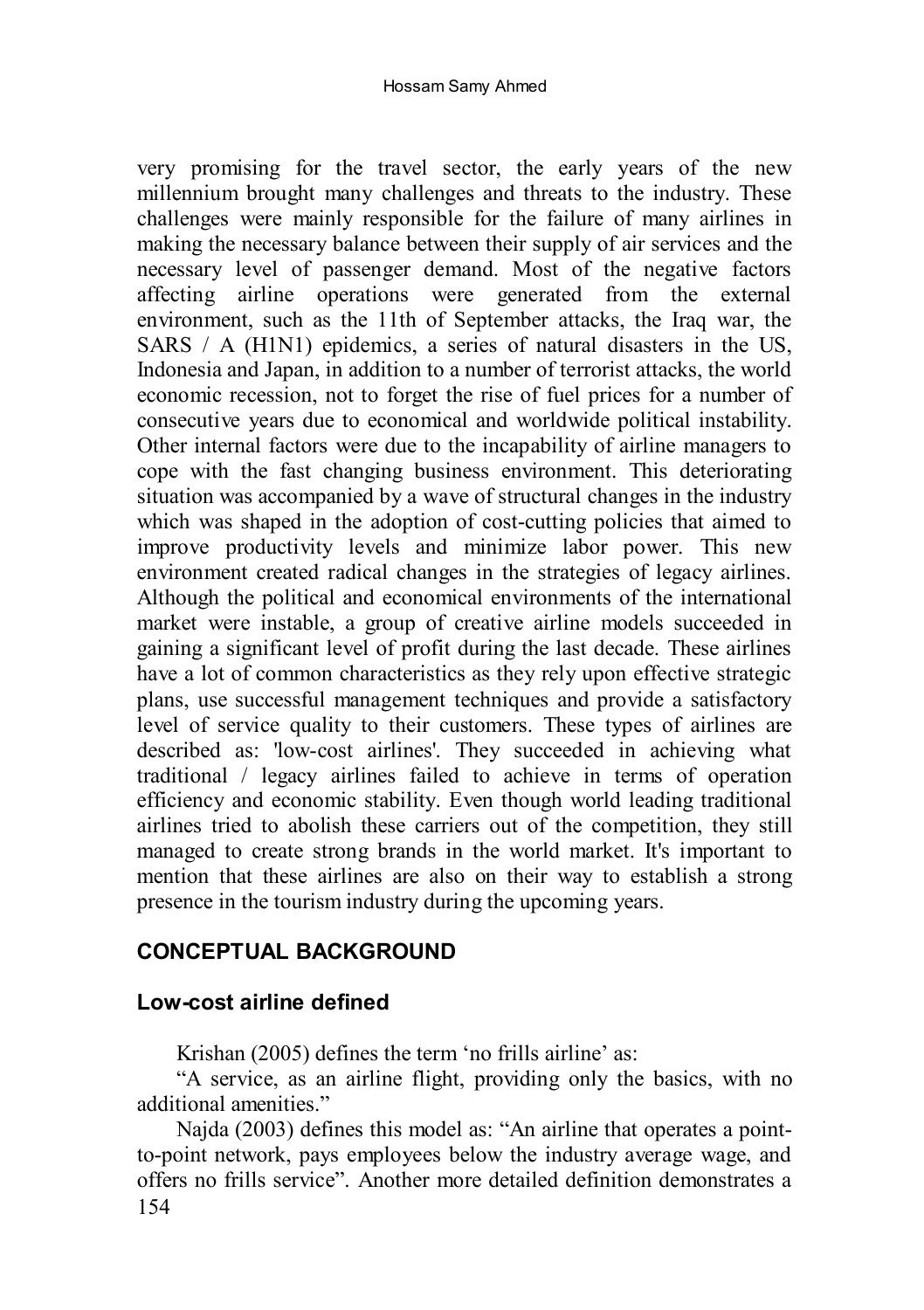number of synonyms to the term: 'A low-cost airline, also known as lowcost carrier or budget airline or no frills airline or discounted carrier or low-fare airline is an airline that offers low-price tickets in exchange for eliminating a number of traditional air passenger services'

## **The economics of low-cost airlines**

The economical characteristics of low-cost airlines include the following:

- 1. No complimentary in-flight service (no frills), which lowers the operating costs by 6-7 per cent and eventually the crew staffing costs. Flexibility in staff working schedule, a lack of overnight stays for the airline staff at non-base locations and streamlined operations (e.g. on some airlines toilets on domestic flights are only emptied at cabin crew requests rather than at each turnaround to lower costs).
- 2. One class cabins (in most cases)
- 3. No pre-assigned seating (in most cases).
- 4. Ticket-less travel (in most cases)
- 5. High frequency routes to compete with other airlines on high density (popular) routes and up to three flights a day on lowdensity routes.
- 6. Short turn around, often less than half an hour, with a high level of aircraft rotations (e.g. the level of aircraft utilization is higher than other airlines) and less time charged on the airport and runway.
- 7. The use of secondary airports where it is feasible to operate point-to-point flights.
- 8. A large number of the carrier's fleet is leased, reducing the level of depreciation and standardizing costs.
- 9. Numerous airline operations are outsourced such as ground staff and check-in. These procedures are responsible for minimizing overheads and reducing overhead costs by 11-15 per cent.
- 10. Relying upon standardized aircraft types (e.g. Boeing 737s) to reduce the cost of maintenance and the range of spare parts that need to be held for repairs.
- 11. Limited office space at the airports (Combe, 2004).
- 12. Heavy emphasis on advertising, especially billboards, to offset the declining use of travel agents as the main source of bookings.
- 13. Heavy dependence upon the Internet and the telephone for bookings.
- 14. A small administrative staff with several sales-related staff on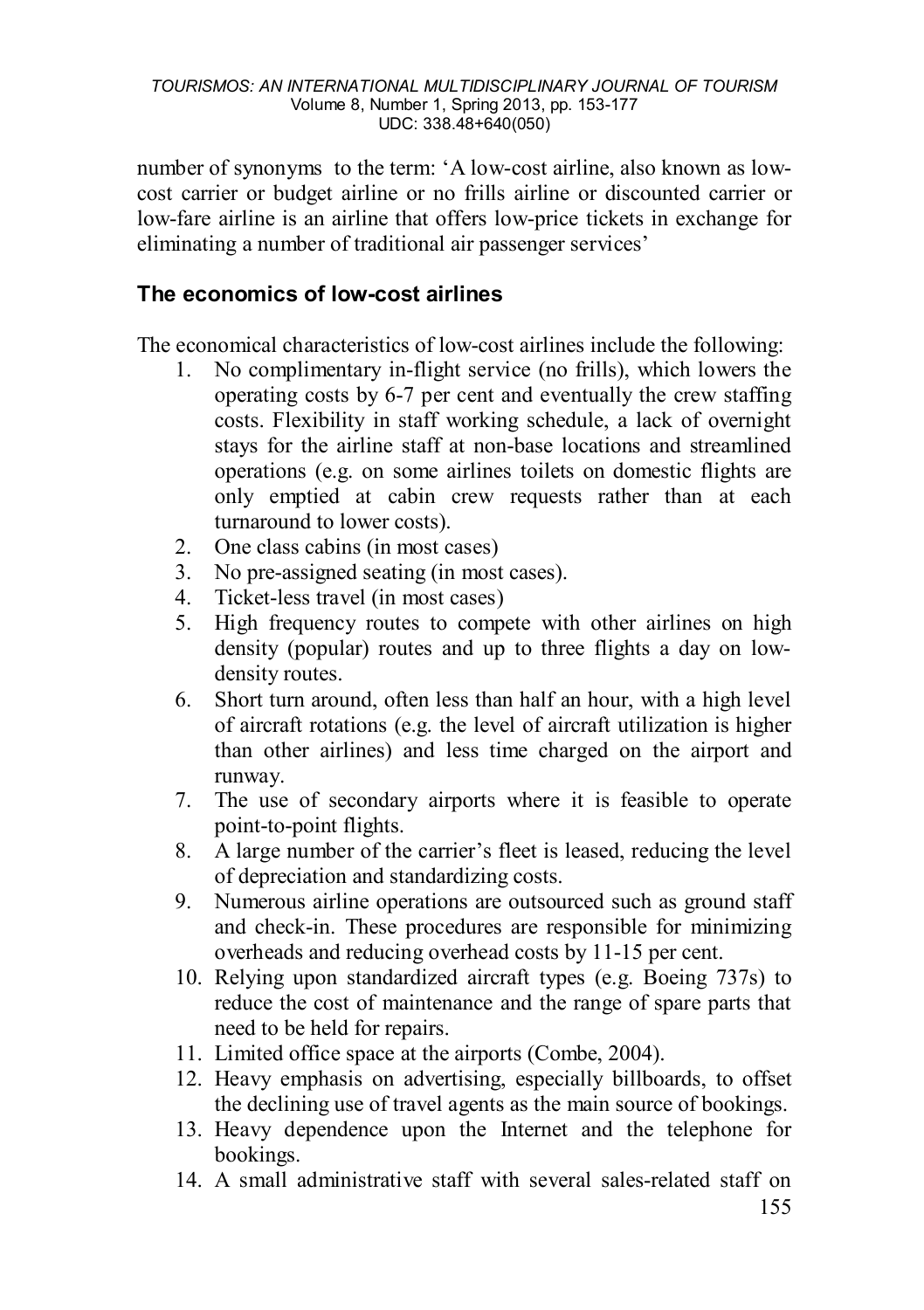commission to improve the level of performance (as well as pilots in some cases) (Page 2005).

| <b>Cost category</b>  | <b>Cost item</b>      | <b>Techniques for reducing costs</b>     |
|-----------------------|-----------------------|------------------------------------------|
| Aircraft              | -Ownership structure  | -Anti-cyclical purchasing                |
| ownership costs       | -Fleet structure      | -Optimize owned/leased mix               |
|                       | -Aircraft utilization | -Fleet harmonization                     |
|                       |                       | -Optimize mix of older and new aircraft  |
|                       |                       | -Reduce turn around times.               |
|                       |                       | -Reduce maintenance down-time.           |
| <b>Fuel costs</b>     | -Route efficiency     | -Shorter en-route and approach times     |
|                       | -Purchasing costs     | -Reduce delays, use smaller airports     |
|                       | -Weight reduction     | -Reduction in service fees               |
|                       |                       | -Use of fuel hedging strategy.           |
|                       |                       | -Calculation of 'no show' passengers     |
|                       |                       | -Through product innovation (e.g. seats) |
| Maintenance           | -Fleet                | -Fleet harmonization                     |
| costs                 | -service costs        | -Reduce average fleet age                |
|                       |                       | -Optimize maintenance activities         |
|                       |                       | -joint purchasing of some work           |
| <b>Crew costs</b>     | -Productivity         | -Improved planning of crew logistics     |
|                       | -Wage-related costs   | -Lower block hour restrictions           |
|                       | -Crew costs           | -Fewer and/or less senior cabin crew     |
|                       |                       | -Reduction of extra-wage allowances      |
|                       |                       | -Reduce the need for overnight stays.    |
|                       |                       | -Reduce allowances for overnight stays   |
| <b>Catering costs</b> | -Reduce unit costs    | -Simplification of meal choice           |
|                       | -Reduce volumes       | -reduce logistics costs for delivery     |
|                       |                       | -Monitor passengers vs. available meals  |
|                       |                       | -Improve waste management                |
| <b>Distribution</b>   | -Ticketing            | -Development of e-ticketing              |
|                       | -Sales channels       | -Self-service check-ins                  |
|                       | -Sales commissions    | -Divert customers to on-line channels    |
|                       |                       | -Efficient customer service call centre  |
|                       |                       | -Target driven contracts with agents     |
|                       |                       | -Reduce commissions                      |
|                       |                       |                                          |

*Source: International Air Transport Association (2006)*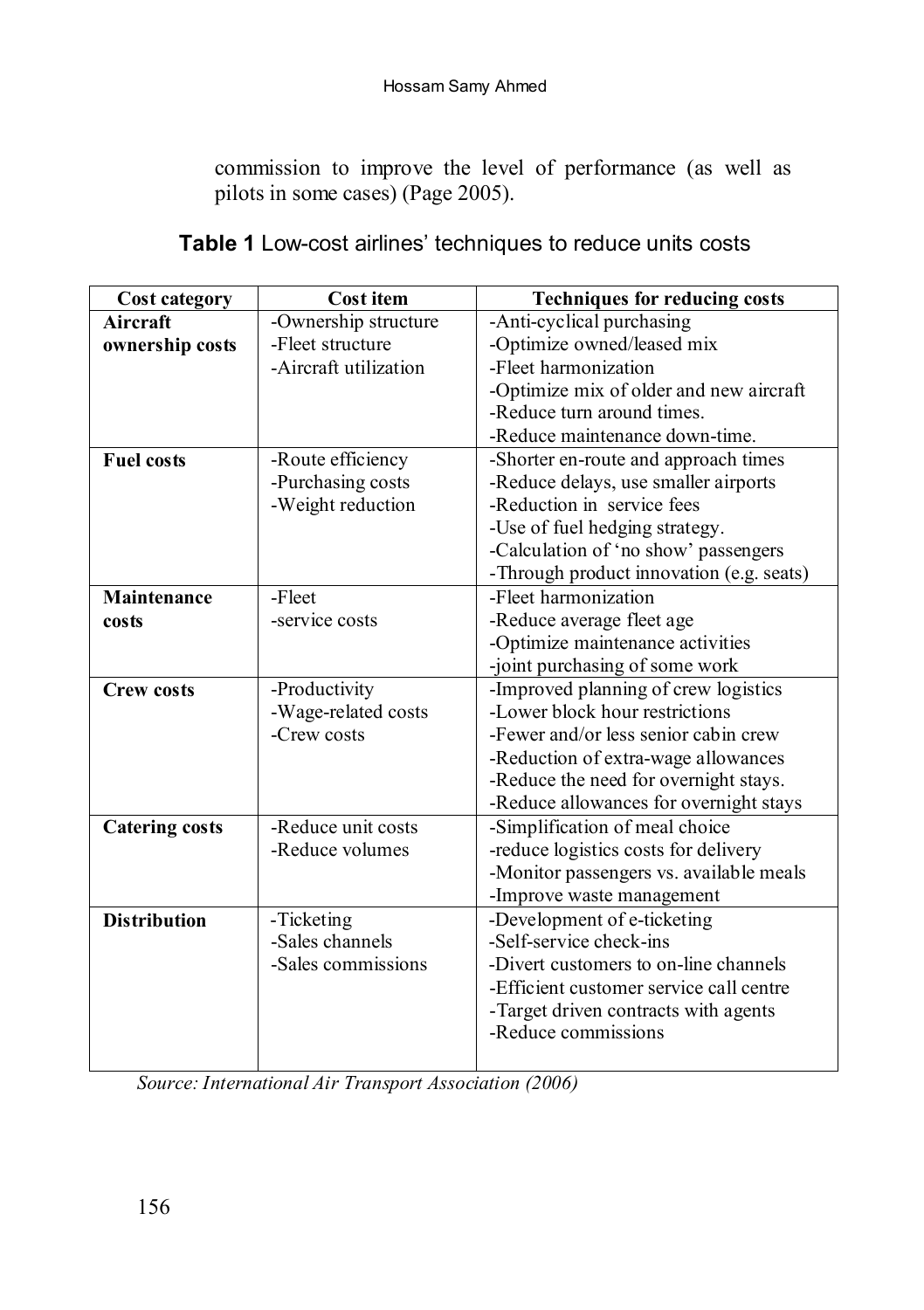In the following table, the international passenger traffic volume indicates the superiority of low-cost airlines over traditional carriers

| Table 2 Scheduled passengers carried internationally by airlines |  |
|------------------------------------------------------------------|--|
| 2010                                                             |  |

| Rank | <b>Airline</b>         | Passengers (000) |
|------|------------------------|------------------|
|      | Ryanair <sup>*</sup>   | 71.229           |
| 2    | Lufthansa              | 41.660           |
| 3    | Easyjet *              | 37.665           |
| 4    | Air France             | 30.882           |
| 5    | Emirates               | 30.848           |
| 6    | <b>British Airways</b> | 26.320           |
| 7    | KLM                    | 22.787           |
| 8    | Delta Air Lines        | 21.029           |
| 9    | American Airlines      | 20.356           |
| 10   | Cathay Pacific         | 19.723           |
|      | Airways                |                  |

*Note: \*= Low-cost airline Source: International air transport association (2011)*

#### **The service quality of low-cost airlines**

There has been some criticism about the quality of low-cost airlines regarding their customer services. It's important to point out that the majority of travellers are currently satisfied by their level of services. The fares offered by low-cost airlines are always lower than scheduled airlines, which makes millions of carried passengers satisfied with their quality of service given in consideration the value for money offered to them. Not to forget that scheduled airlines do not receive high satisfactory rates by passengers comparing to low-cost operators nowadays. It is evident that the low-cost cost airline model altered the way people think about travelling (Horner and Swarbrooke, 2004). Although low-cost airlines had a negative reputation about their level of airline service quality for some time, it's now agreed upon that they are reshaping the airline industry by offering a highly satisfactory air travel experience. They are capable of competing with traditional carriers in high-density / lucrative markets. US based airlines, like Southwest Airlines and Jet blue Airways, received high service quality rankings throughout the years by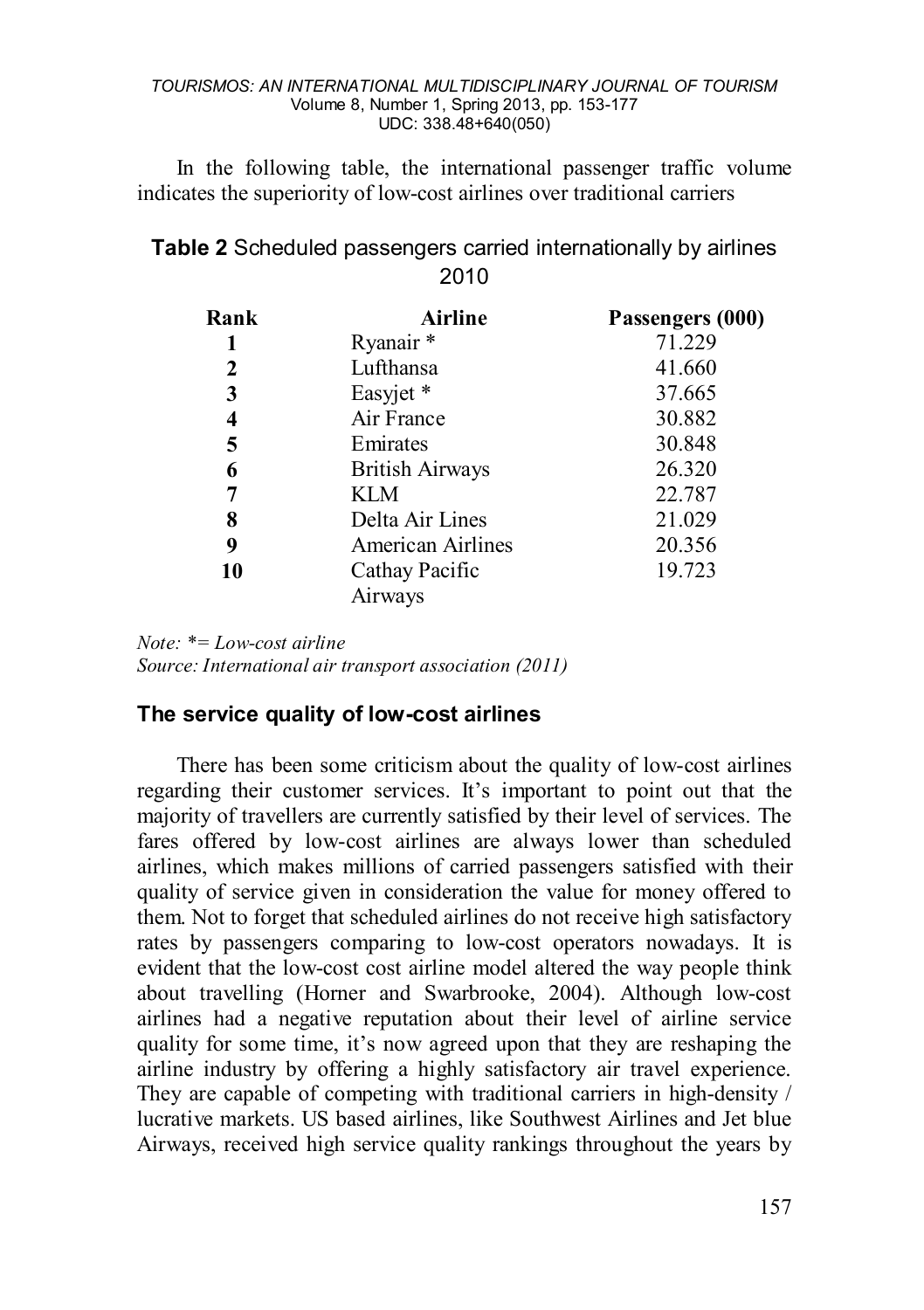Skytrax. It is expected that low-cost airlines will continue to perform better than other traditional airlines for the following reasons:

-1- Low-cost airlines do not have high operating costs like them. Traditional airlines invest much of its costs in maintaining hubs in addition to high labour costs.

-2- The low price strategy of low-cost airlines enabled them to penetrate highly profitable markets and compete with traditional airlines.

Recently, low-cost airlines are performing very well in at least two of the three most important airline quality factors (cancellations- on-time departure / arrival- delays) (Rupp, 2008).A number of low-cost airlines emerged in recent years and proved that other models can co-exist in the industry. Low-cost airlines are having a deep effect on the efficiency, competition and shape of the industry. Bowen and Headly (2010) airline quality rating survey (AQR) indicated the high quality performance of low-cost airlines in the US comparing with many legacy airlines which confirms the evolution of the low-cost model in terms of service quality.

| <b>Airline</b>            | <b>Airline quality</b> |
|---------------------------|------------------------|
|                           | ranking                |
| Air Tran *                |                        |
| Hawaiian                  | 2                      |
| Jet Blue *                | 3                      |
| Alaska                    | 4                      |
| Southwest *               | 5                      |
| US airways                | 6                      |
| Delta                     |                        |
| Continental               | 8                      |
| Frontier*                 | 9                      |
| Skywest                   | 10                     |
| American                  | 11                     |
| United                    | 12                     |
| Mesa                      | 13                     |
| Comair                    | 14                     |
| <b>Atlantic Southeast</b> | 15                     |
| American eagle            | 16                     |
|                           |                        |

**Table 3** Airline quality ratings of US based airlines 2010

*Note: \* = Low-cost airline Source: Bowen and Headily (2011)*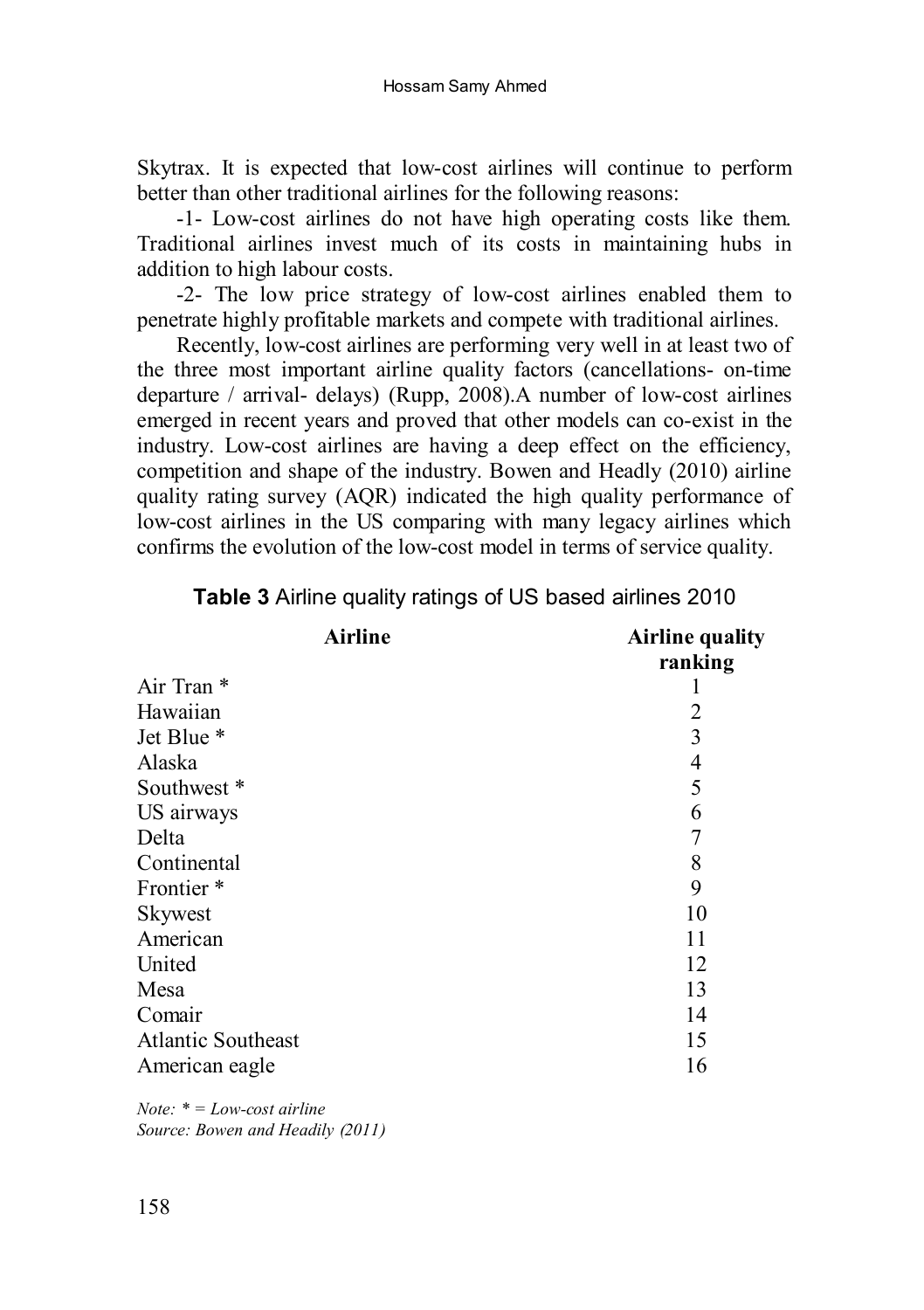It is interesting to know that low-cost services are responsible for creating a market of their own. The U.K., for example, is considered as a very good model for this theory where Easyjet proved to be a strong market player in the presence of British Airways (Horner and Swarbrooke, 2004).

#### **The impact of low-cost airlines on tourism**

The low-cost airline model succeeded with its point-to-point network, often involving secondary airports and very low-fare levels, to attract significant traffic volume. New forms of tourism, such as short-stay city tourism (city breaks) and residential / second home tourism have emerged given in consideration that the visiting friends and relatives segment (VFR) has fed this new type of service. Low-cost airlines were capable of replacing the charter services on many short haul origin-destination pairs in many markets. Modern tourism research analyses the interrelation of various spheres of tourism and embraces the study of important issues such as demand, supply and transport simultaneously within the same relevant environment. The following figure reveals the connections and interactions between air transport and tourism (Bieger and Wittmer, 2006).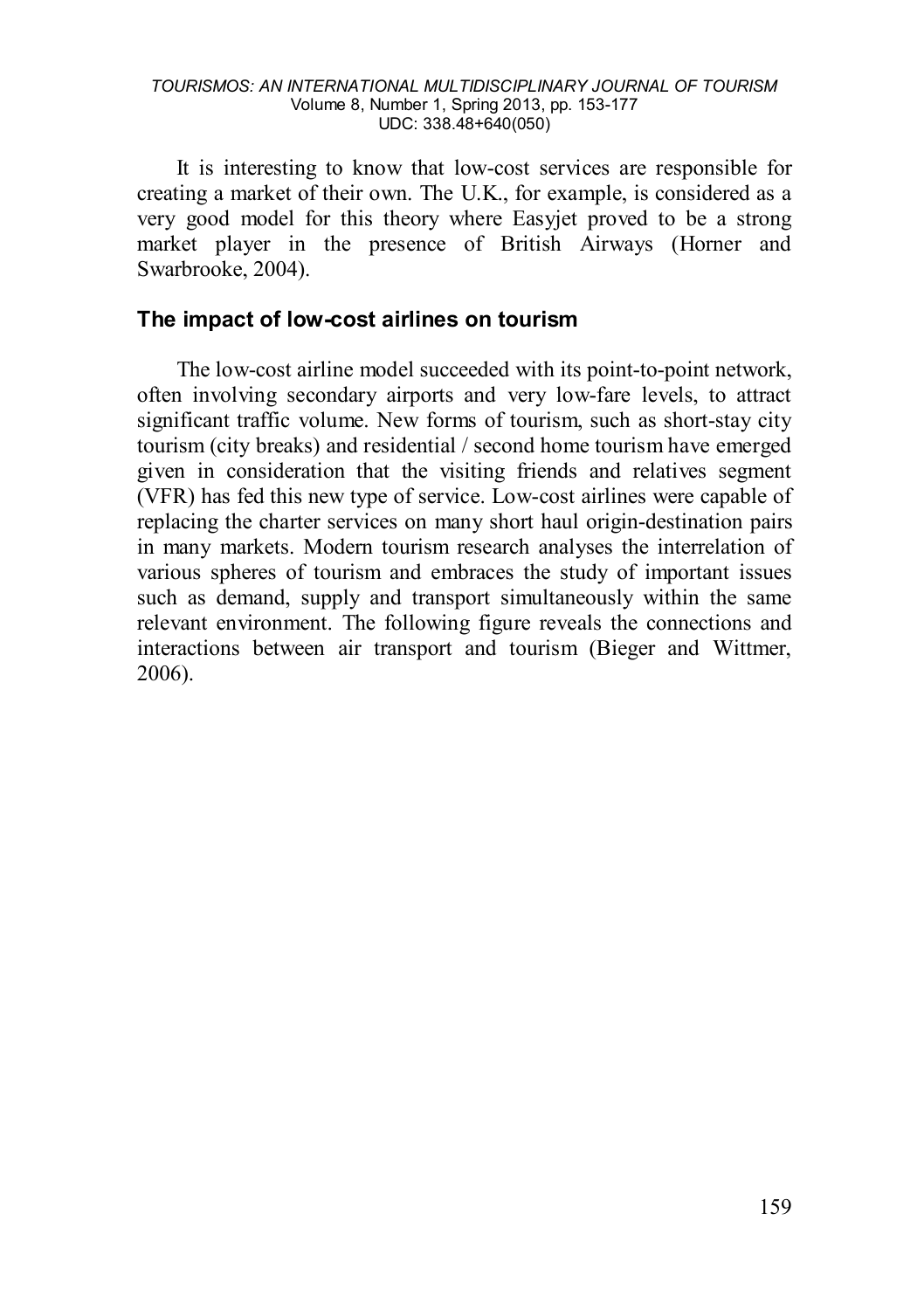



**Figure 1** System model for airlines and tourism *Source: Bieger and Wittmer (2006)*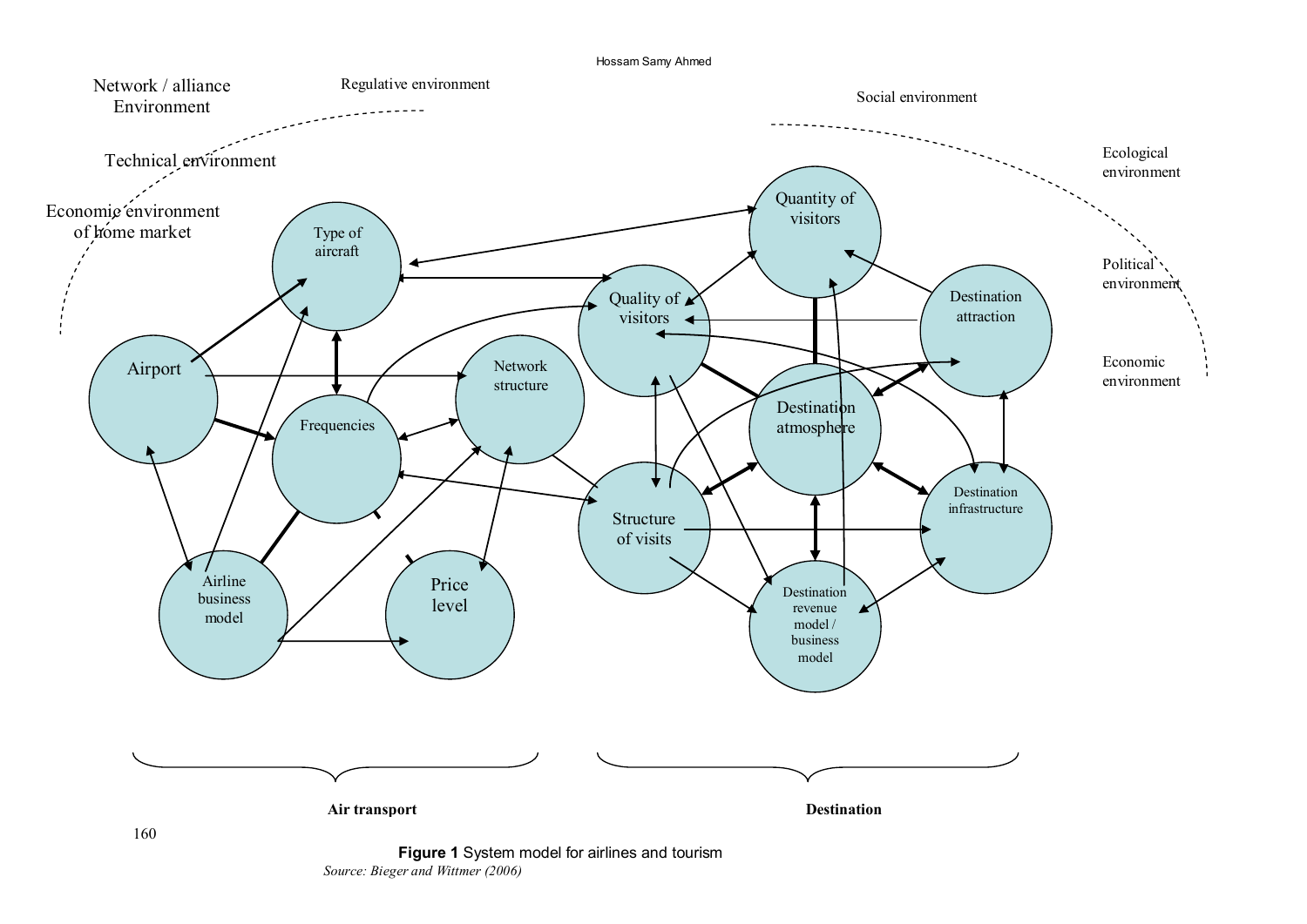There is a strong correlation between tourist infrastructure and the presence of new types of air carriers, such as low-cost airlines. The presence of new airline business models will eventually increase the volume of visitors. The inter-connection between elements of the supply side is very clear in terms of improvement. In other words, an improvement of an attraction at a destination stimulates multiplier effects that attract more air services. The airport may develop into a hub for traditional airlines or a base for low-cost airlines. Consequently, as the multiplier develops, the additional tourists can generate more local revenues for further tourist infrastructure. This means that this is an interrelated and continuous cycle. This cycle can be affected negatively if any decline occurred to the quality of tourist destinations. This can be described as a downward spinal.

The term business model applies to airline companies and tourist destinations as well. It's important to note that both business models are interlinked within the broad scope of the tourism industry. It is logic to assume that not all business models of destinations and airlines can perfectly fit together. The following figure provides an overview of the most significant inter-relations. Destinations that are offering important natural or man-made attractions (e.g. historic cities) are usually served by traditional airline models that equally cater mixed traffic streams.

As for low-cost airlines, they are in synergic with destinations with are associated with large number of decentralized managed second homes, and thus a strange need for flexible air traffic connections. Traditional hotel destinations are no doubt very convenient for charter services especially that they often cater exclusive segments.

From the previous overview of the inter-relation between tourism and air transport; it is clear that each sector rely heavily on the other which can lead to both positive and negative results. This correlation is taken into consideration in adopting a certain business model. Both parties must study different models from both sides. In some cases airlines get involved in the planning process and development of tourist destinations (e.g. advertising and planning airport access facilities. The tourist destinations are often concerned about investing in local airports that can permit for larger size aircrafts to land in all-weather conditions (Bieger and Wittmer, 2006)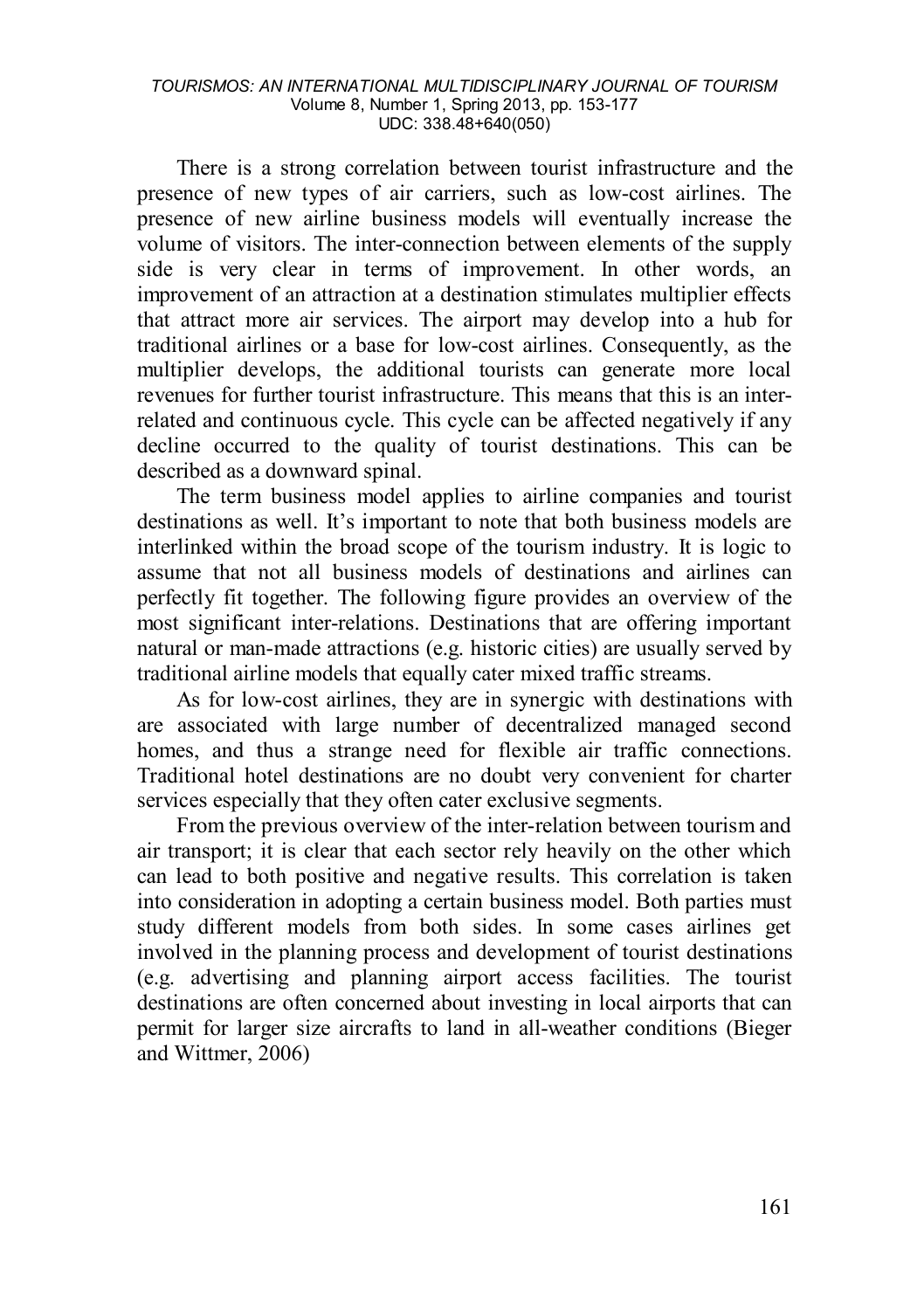### **Figure 2** Matching business models of airlines and tourist destinations

*Source: Bieger and Wittmer (2006)*



 $\alpha$ 

**Strong fit**

Degree of network complexity and commoditization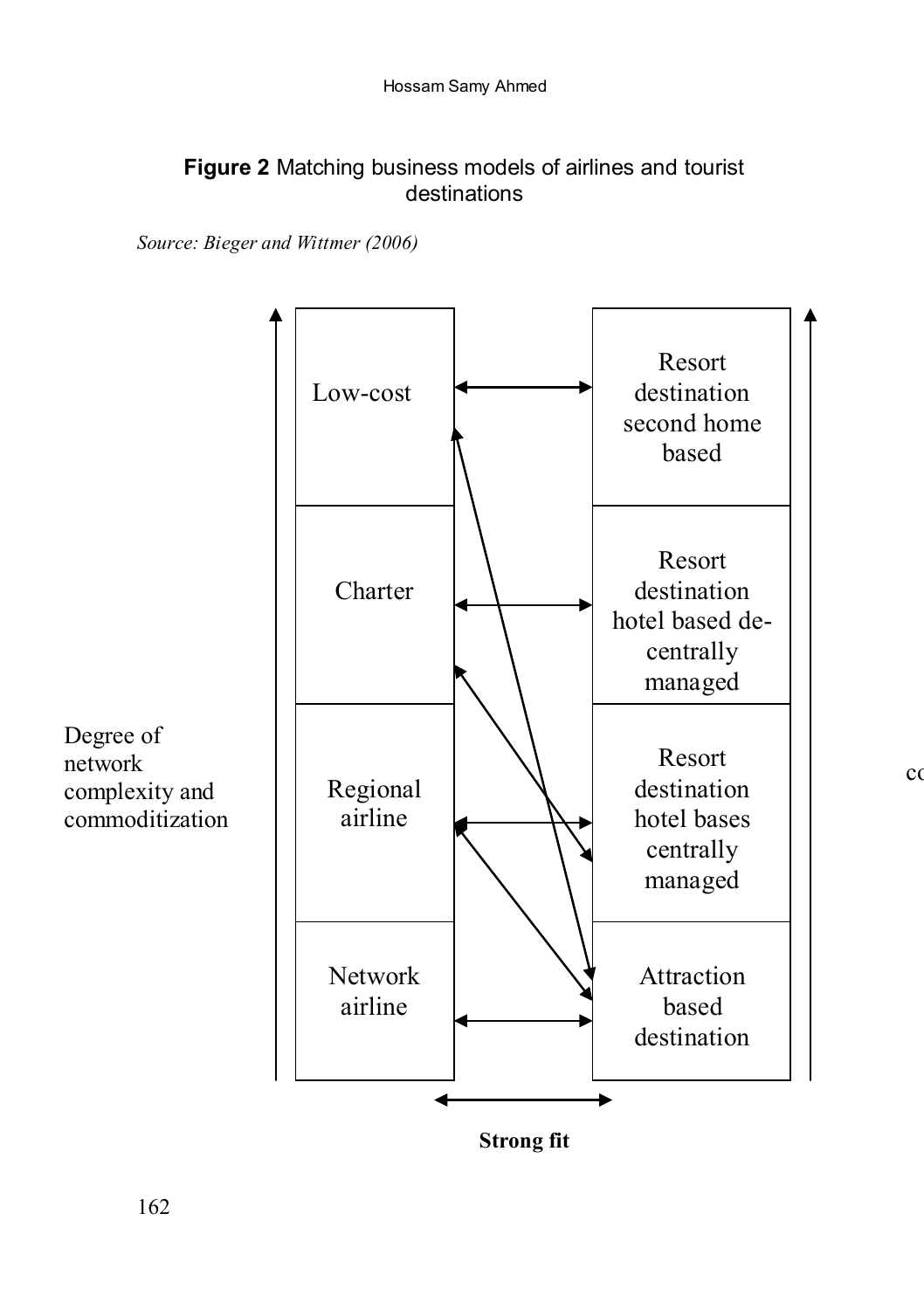# **Table 4** Business models of airlines and their impact on tourism

| flows                                     |                                                                                                                                                                                                                                                                     |                                                                                              |                                                                                                                 |                                                                                                                                      |  |  |
|-------------------------------------------|---------------------------------------------------------------------------------------------------------------------------------------------------------------------------------------------------------------------------------------------------------------------|----------------------------------------------------------------------------------------------|-----------------------------------------------------------------------------------------------------------------|--------------------------------------------------------------------------------------------------------------------------------------|--|--|
| <b>Business model</b>                     | Network / hub<br>airlines                                                                                                                                                                                                                                           | Regional<br>airlines                                                                         | Low-cost<br>airlines                                                                                            | <b>Charter airlines</b>                                                                                                              |  |  |
| <b>Success factors</b>                    | Extensive market<br>coverage /<br>market share and<br>growth (due to<br>network effects)<br>Alliances                                                                                                                                                               | Serving niches<br>Flexibility<br>cooperation with<br>alliances                               | Simple processes<br>Cost efficiency                                                                             | Tour operation<br>relation /<br>integration<br>Cost<br>effectiveness                                                                 |  |  |
| <b>Driving factors</b><br>of the movement | Ability to adopt<br>good and<br>homogenous<br>processes and<br>quality search for<br>markets and<br>market share                                                                                                                                                    | Cost efficiency<br>Domination of<br>regional markets<br>Search for niches                    | Strong traffic<br>flows driven by<br>search for routes<br>with self-<br>generating,<br>strong traffic<br>flows. | Integrated<br>capacity<br>management<br>driven by tour<br>operators interest<br>in markets and<br>integration of the<br>value chain. |  |  |
| Weight of<br>tourism                      | Tourist flows as a<br>secondary<br>product to get<br>market share and<br>size                                                                                                                                                                                       | Regional tourism<br>flow (in the<br>upscale segment)<br>as important part<br>of the business | Tourism just a<br>part of general<br>traffic flows, no<br>special<br>attendance.                                | Tourism flows<br>(mass tourism) as<br>main and often<br>only product<br>concentration on<br>strong tourist<br>destinations           |  |  |
| Perspective of<br>business model          | Consolidation,<br>division of<br>markets leads to<br>a reduction of<br>services to<br>peripheral<br>destinations<br>Concentration on<br>best paying<br>segments<br>Better fit of<br>capacities to<br>well-paying<br>segments<br>(smaller planes,<br>more frequency) | Concentration of<br>business to<br>niches closer<br>cooperation with<br>alliances            | Own structures<br>of airport, routes<br>and markets                                                             | Concentration on<br>strong tourist<br>destinations                                                                                   |  |  |

*Source: Bieger and Wittmer (2006)*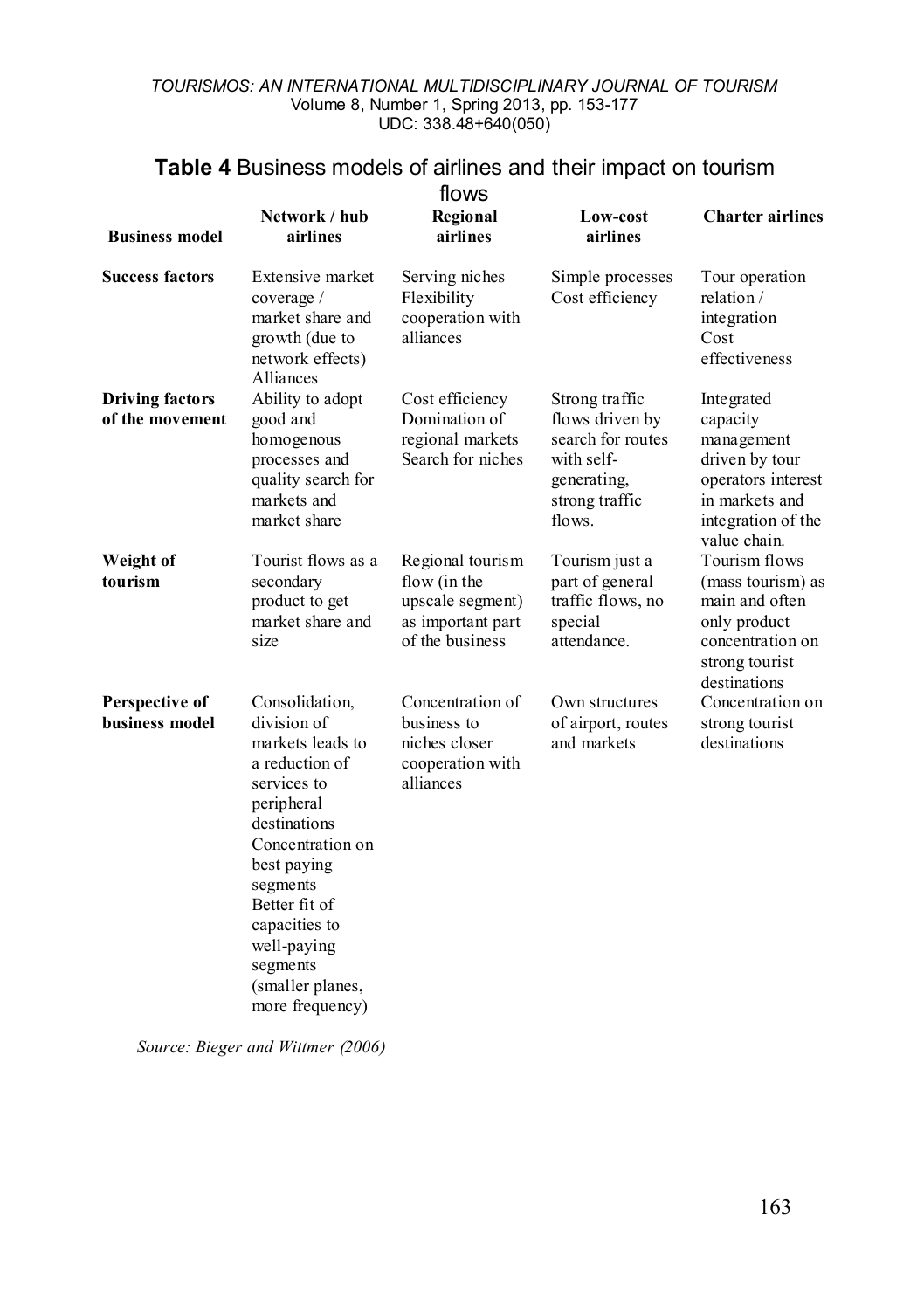### **METHEDOLOGY**

### **Hypothesis**

**H.** "The air ticket price factor has a primary influence on tourists' preferences to travel on a specific airline comparing to the service quality factor." This hypothesis presumes that the air ticket price has a primary influence upon tourists' choice to travel on a specific airline given the fact it has an overriding influence on the perception of the air travel experience comparing to the service quality level.

#### **Passenger survey**

The questionnaire mainly aims to test the relationship between price levels and service quality elements. There are also several questions that were included in the survey with an aim to investigate the preferences of tourists regarding numerous air travel **elements**. At the end of the questionnaire form, an open-ended space was consecrated for respondents to express themselves about their travel experience with low-cost airlines.

### **Sampling and data collection**

In determining the sample frame of the passenger survey, the following criterion was taken into consideration:

A-The survey included tourists who were frequently flying on lowcost airlines.

B-Cairo International Airport holds the highest rank as a main point of foreign entry of air travelers

C-The survey should cover the widest range possible of responses.

Therefore, tourists arriving to Egypt via Cairo International Airport were chosen to form the population of the study (N).

Given the fact that characteristics of respondents will vary from one destination to another according to nationality, flight route, the quality of service received and also their exposure to different variables such as price levels; the random sampling technique was chosen for this survey. In order to determine the expected average size of the population an arithmetic mean was calculated on the number of tourist arrivals via Cairo International Airport during the past 5 years using the following equation  $X = \Sigma X/n$  (Hendy and El-Kady, 1997) where  $X = n$ o. of air passenger arrivals and  $n = \text{years}$ ). The sample size was determined according to the following criteria:

164 1-The size of the population is very large  $N > 500000$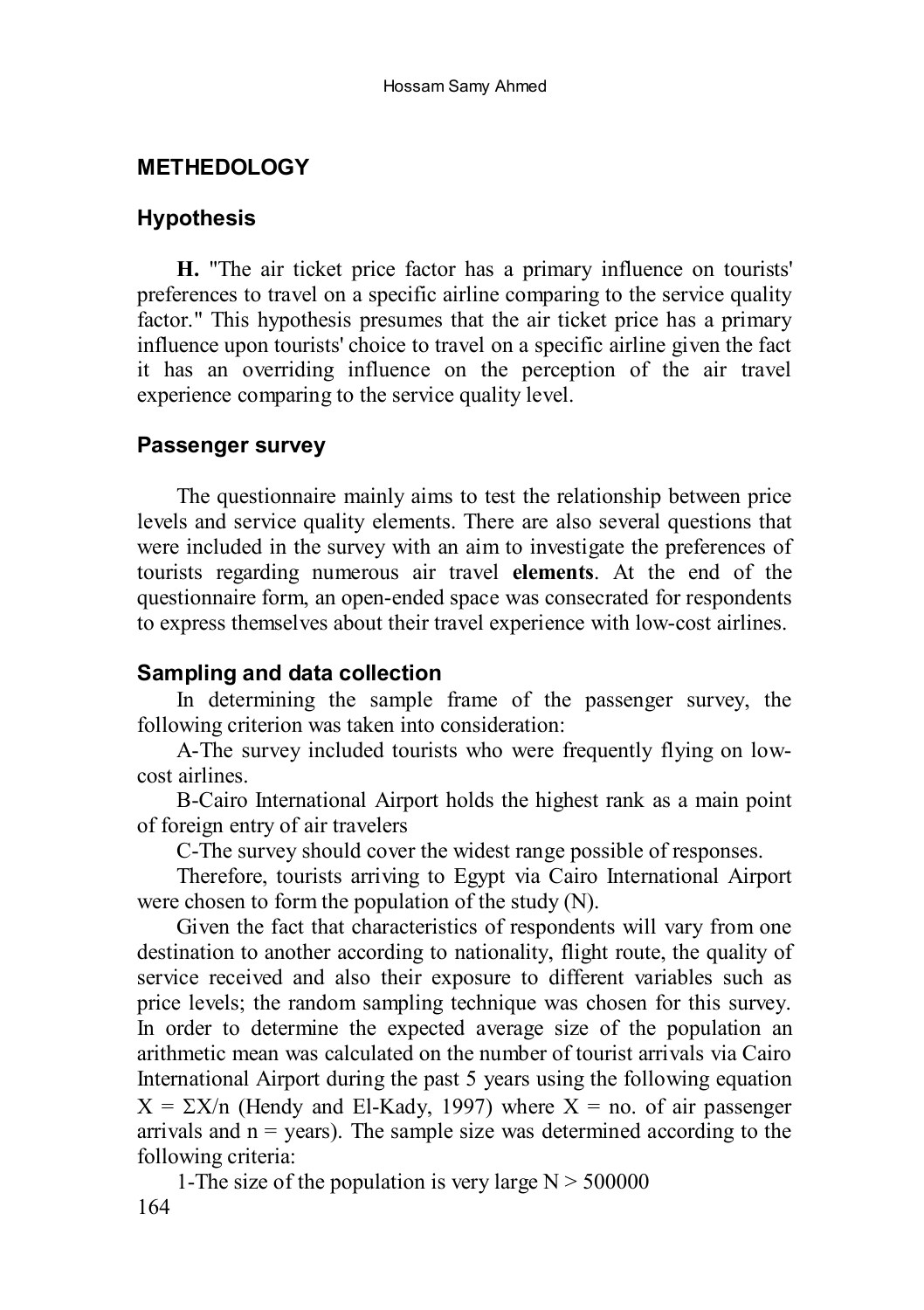2-The level of reliability/standard error is 5% which is commonly used in this type of research. The same standard error was used in a previous survey conducted on a similar subject (Samy, 2005).

3-A published table of sample sizes (Bazra'a, 1996) was used at a confidence level of 95% and for a reliability of 5% with a characteristic of interest in population assumed to be 50%. A 50-50 split would provide for the maximum sample size (Ritchie and Goeldner, 1994). Therefore, the sample size was determined to be 384 passengers and the size was increased to 400 to compensate for non-responses, thus  $n = 400$ . A total of 208 valid replies were received. There was an effective overall response rate of 52%.

## **Field study analysis**

### **Data coding and processing**

- The data were revised and then coded on several sheets.
- The data were analyzed using the Statistical Package for Social Science (SPSS).
- The descriptive statistics and correlations for the aggregated variables were computed to elicit results.

### **Data analysis and testing**

- Data were tabulated to show the frequencies and percentages of different variables (Descriptive statistics).
- The 'Kruskal-Wallis' test was used to identify significant differences between the nationality of respondents and the amount of travel via low-cost airlines – the perception of fare levels – the importance of air travel factors – the 'value for money' factor. The Chi-square test was also used to identify significant differences between the annual income of respondents and the amount of travel via low-cost airlines.
- Weighted averages were calculated to rank both respondents' preferences to spend money during their trip and the importance of different air travel factors as well.
- Non-parametric correlations (Spearman) were used to identify significant relationships between the perception of air ticket prices and the level of satisfaction with low-cost airlines, and also to identify significant relationships between the "value for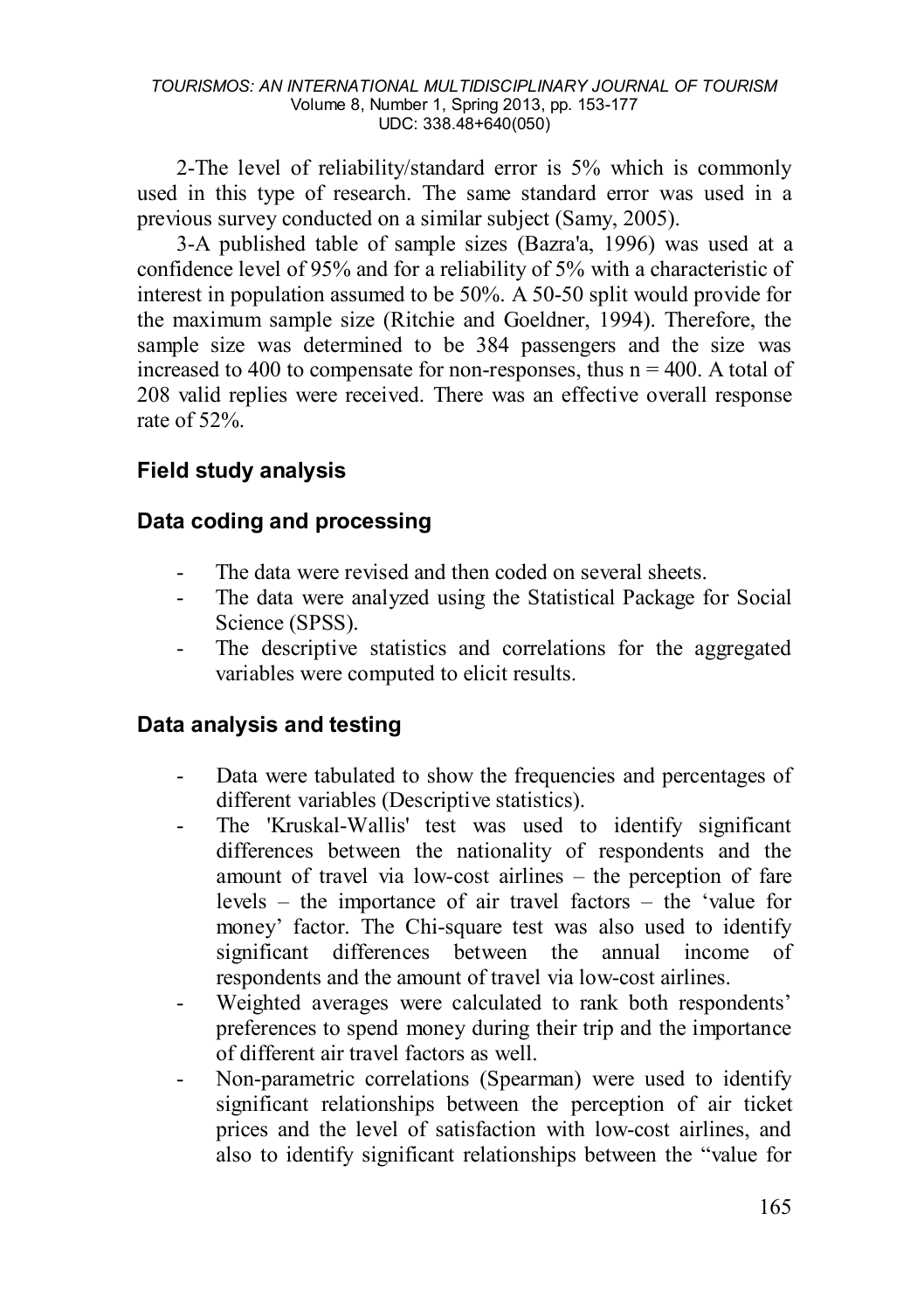money" factor (The quality perception equals the fare paid) and the level of satisfaction with the actual service they receive.

- A content analysis was conducted to analyze the negative comments or in other words the complaints of respondents about their experiences with low-cost airlines (the analysis comprised six different categories). Content analysis is a form of observational inventorying of the properties of texts. The verbal text is scientifically analyzed by isolating particular categories of content and then quantifying it in order to elicit results from the respondents' different opinions.

# **RESULTS AND DISCUSSION**

### **Passenger survey results**

- The passenger survey included 14 different low-cost airlines: Air Berlin (Germany) – Transavia (Belarus) – Ryanair (Ireland) – Easyjet (Britain) – EgyptAir Express (Egypt) – Zoom (Canada) – BMI baby (Britain) – Corsair (France) – Westjet (Canada) – LTU airlines (Austria) – Mat airlines (Macedonia) – Monarch airlines (Britain) – Aeorsvit (Ukraine) - Condor (Germany). Low-cost airlines were categorized into 3 groups according to the responses: 1- Europeans  $(92.3\%)$  2- Arabian  $(4.3\%)$  3- North American (3.4%)
- The majority of respondents were males  $(69.2\%)$  and most of them were Europeans (91.8%) and the rest of the sample was divided between the Americans (5.8%) and the Arabs (2.4%).
- Most of the passengers were under the age category 18-29 (39.4%) and the annual incomes varied between respondents, but it is clear that a relatively high category of earnings toped the ranking: 1- 70000 (36.5%) 2- Less than 25000 (26.9%) 3- 25000  $(12.5\%)$  4- 35000  $(11.1\%)$  5- More than 70000  $(10.6\%)$  6- 28000  $(2.4\%)$ .
- The majority of flight routes were regional (40.9%) followed by the domestic (31.7%) and the international routes (27.4%). Given the fact that this survey was conducted on a sample of tourists, 76.4% of respondents were traveling for leisure.
- More than half of respondents tend to fly for leisure purposes  $(61.1\%)$  and the majority of the sample  $(67.3\%)$  did not fly for business purposes during the past 12 months (2006/2007).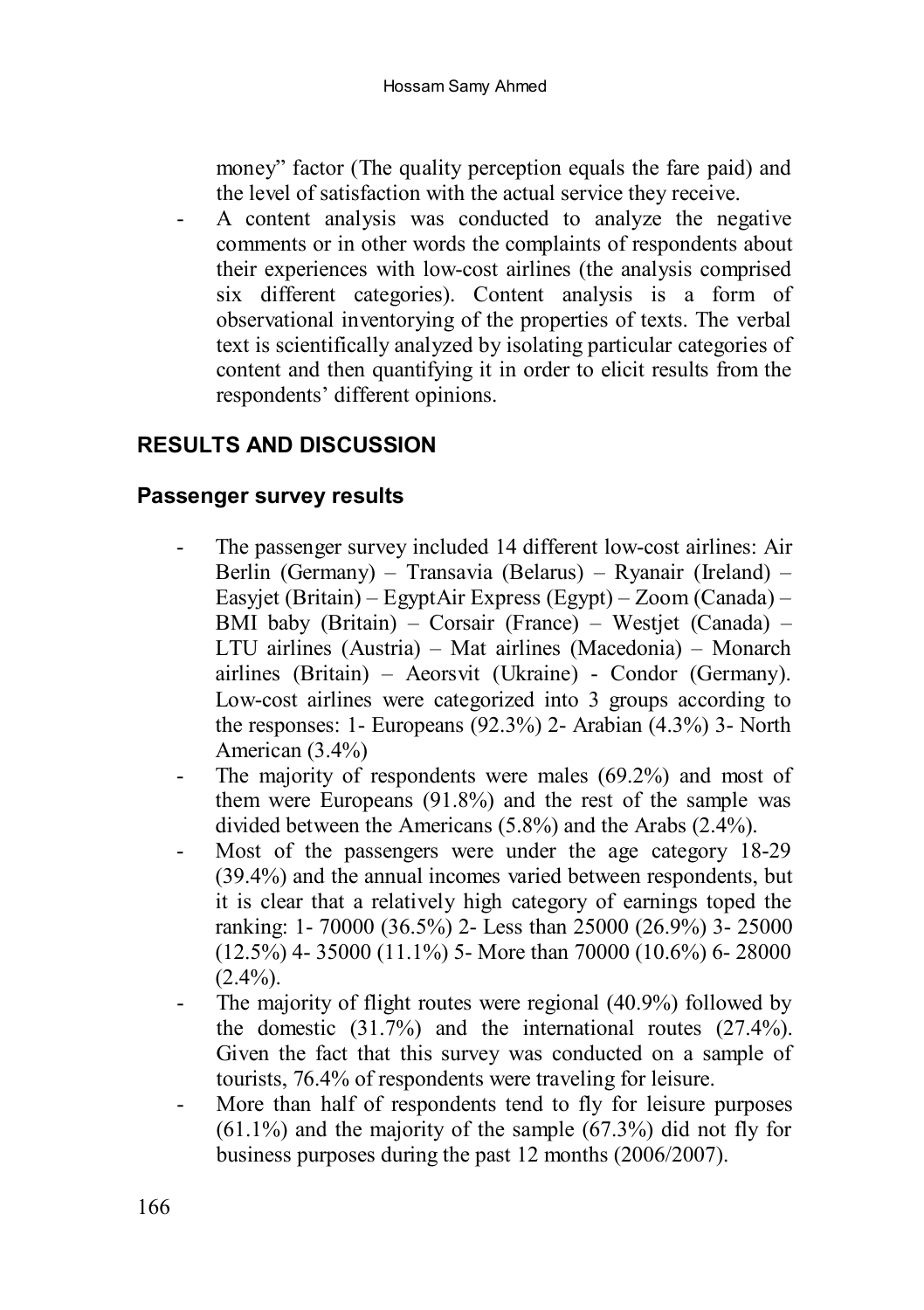- Short-haul intercontinental flights earned the highest share of air traveling (65.9%). Only a minority of respondents flew less than 2 times on low-cost airlines (1.9%) while 42.3% flew more than 12 times on this type of service
- The level of satisfaction with different aspects of the low-cost airline service varied between various elements but the overall level of satisfaction was described as being 'good' (66.3%) by the majority.
- The perception of air ticket prices was in favor of low-cost airlines as the majority of respondents (43.8%) described the fare level as being 'Low' compared to traditional airlines.
- As much as the respondent rates a service element as being extremely important as much as he expects a high standard service that can be ranked as excellent. This means that any airline seeking to achieve high level of satisfaction with its customers must explore highly important services with aim to deliver them with excellence.
- Other service elements that are of a less importance like free food and beverage for instance can be cancelled or substituted by a pre-paid service.
- 66.3% of respondents agree that low-cost airlines provide 'value for money' services.
- Although the replies regarding different aspects of the low-cost airline experience varied between being positive or negative, still nearly all of them (95.2%) are willing to repeat the service.
- It is confirmed that the web is the best medium to reach passengers for low-cost airlines. The useful information sources were ranked as follows: 1- The internet (86.5%) 2- Friends and relatives (21.6%) 3- Travel agencies (17.8%) 4- Newspaper ads (17.3%) 5- TV (9.1%) 6-Guidebooks (7.2%) 7-Brochures (6.3%) 8- The carrier's web sites (4.8%).
- Low-cost airlines are distinguished from traditional carriers by a set of aspects that were assessed by respondents with an aim to categorize each one of them as an advantage or a disadvantage. The replies classified the following aspects in the advantages category:
- 1-Direct flights (97.6%) 2- Ticket-less travel (93.8%) 3- Oneclass cabins (82.2%) 4- Depending heavily on the telephone and the internet for flight reservation (69.7%). The disadvantages category, it comprised the following: 1-The use of secondary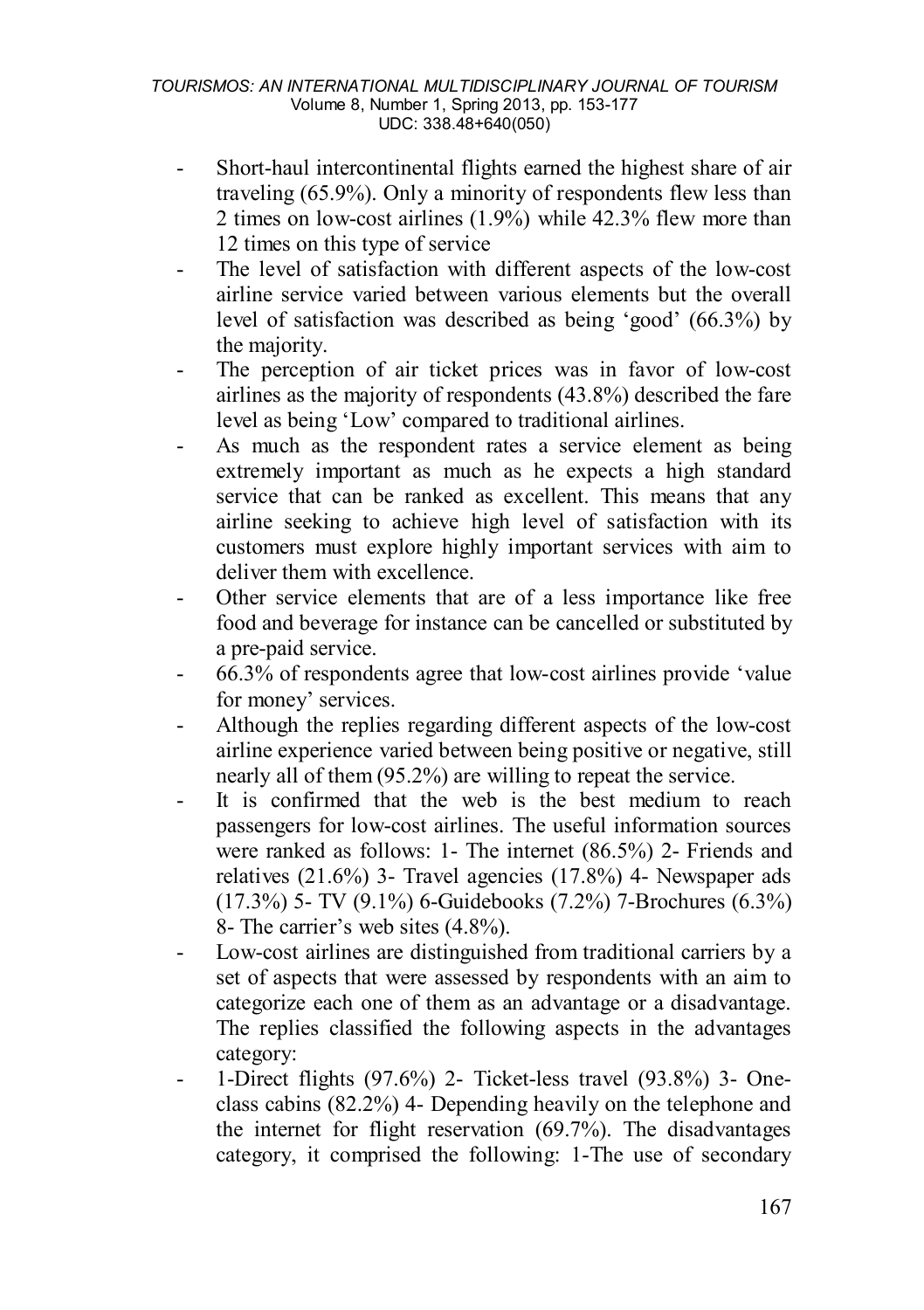airports (70.2%) 2-No free food and beverage (61.5%) 3-No-preassigned seats (56.3%)

- The Kruskal -Wallis test calculated in the following tables 5, 6, 7 and 8 indicate that the nationality of tourists influences numerous aspects related to air travel. These aspects include:
- The amount of travel via low-cost airlines (Chi-square = 7.311/significant).
- The perception of air ticket prices (Chi-square = 12.054/Highly significant).
- The test also indicated that the nationality also impacts respondents' evaluation of the service quality associated with the price paid (the 'value for money' factor) (Chi-square = 32.818/Highly significant)
- The correlation between the nationality and the importance of these elements:
	- o 'The value for money" factor (Chi-square = 16.117/Highly significant)
	- $\circ$  The punctuality (Chi-square = 40.70/significant)<br> $\circ$  Free-food and beverage (Chi-square
	- $b$ everage (Chi-square  $=$ 7.543/significant)

### **Table 5** The relationship between the nationality and the amount of travel via low-cost airlines

| <b>Nationality</b> | European | American | Arab   | Chi-            | Significance |
|--------------------|----------|----------|--------|-----------------|--------------|
|                    |          |          |        | square          |              |
| Mean               | 103.12   | 98.42    | 171.90 | 7.311           | Sig. at      |
| Rank               |          |          |        | DF <sub>2</sub> | 0.05         |

### **Table 6** The relationship between the nationality and the perception of fare levels

| <b>Nationality</b> | European | American | Arab | $Chi-$ | Significance |
|--------------------|----------|----------|------|--------|--------------|
|                    |          |          |      | square |              |
| Mean               | 101.93   | 156.88   |      | 12.054 | Sig. at      |
| Rank               |          |          |      | DF 2   | 0.01         |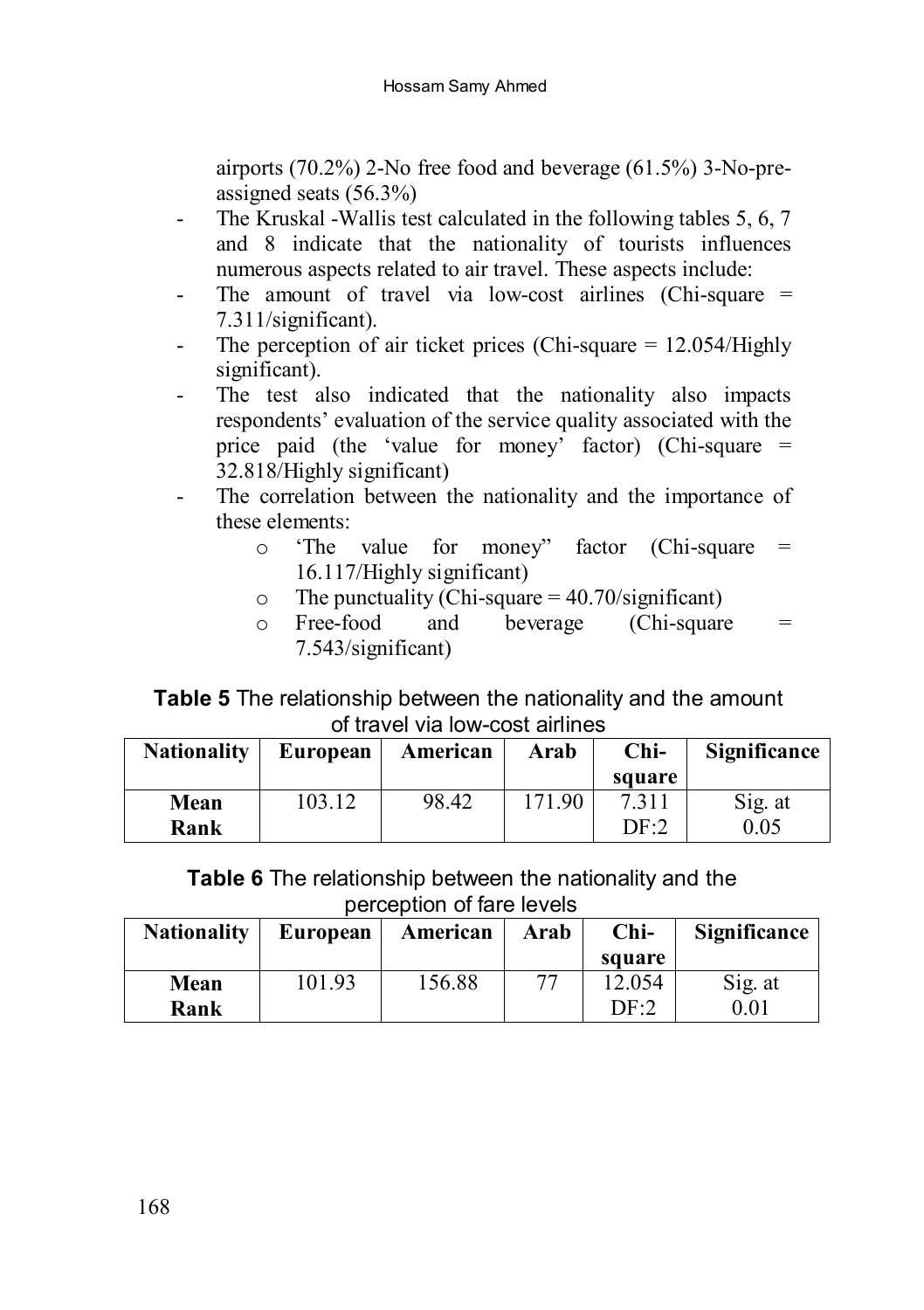**Table 7** The relationship between the nationality and the" Value for money factor"

| <b>Nationality</b> | European | American | Arab  | $Chi-$ | Significance |
|--------------------|----------|----------|-------|--------|--------------|
|                    |          |          |       | square |              |
| Mean               | 110.45   | 42.71    | 25.70 | 32.818 | Sig. at      |
| Rank               |          |          |       | DF 2   | 0.01         |

## **Table 8** The relationship between the nationality and the importance of air travel factors

| <b>Nationality</b>              |          | <b>Mean Rank(s)</b> |        |                 |                    |
|---------------------------------|----------|---------------------|--------|-----------------|--------------------|
|                                 |          |                     | Chi-   | Significance    |                    |
| <b>Travel</b><br><b>Factors</b> | European | American            | Arab   | square          |                    |
| <b>Value</b> for<br>money       | 108.53   | 75.63               | 20     | 161.117<br>DF:2 | Sig. at<br>0.01    |
| <b>Ticket price</b>             | 105.84   | 95.96               | 73.80  | 1.903<br>DF:2   | <b>Not</b><br>Sig. |
| <b>Punctuality</b>              | 106.20   | 104                 | 40.70  | 7.419<br>DF:2   | Sig. at<br>0.05    |
| Free food and<br>beverage       | 107.60   | 77.17               | 51.70  | 7.543<br>DF:2   | Sig. at<br>0.05    |
| A direct flight                 | 104.63   | 113.17              | 78.60  | 1.380<br>DF:2   | <b>Not</b><br>Sig. |
| Easy<br><b>Reservation</b>      | 102.70   | 117.92              | 141.10 | 3.011<br>DF:2   | Not<br>Sig.        |
| In-flight<br>services           | 105.42   | 105.75              | 66.20  | 2.939<br>DF:2   | <b>Not</b><br>Sig. |
| Free-in-flight<br>Entertainment | 106.48   | 70.58               | 110.10 | 4.575<br>DF:2   | Not<br>Sig.        |
| <b>Customer</b><br>service      | 106.43   | 84.92               | 77.90  | 2.933<br>DF: 2  | <b>Not</b><br>Sig. |
| Airport<br>services             | 102.82   | 121                 | 128.90 | 2.201<br>DF:2   | <b>Not</b><br>Sig. |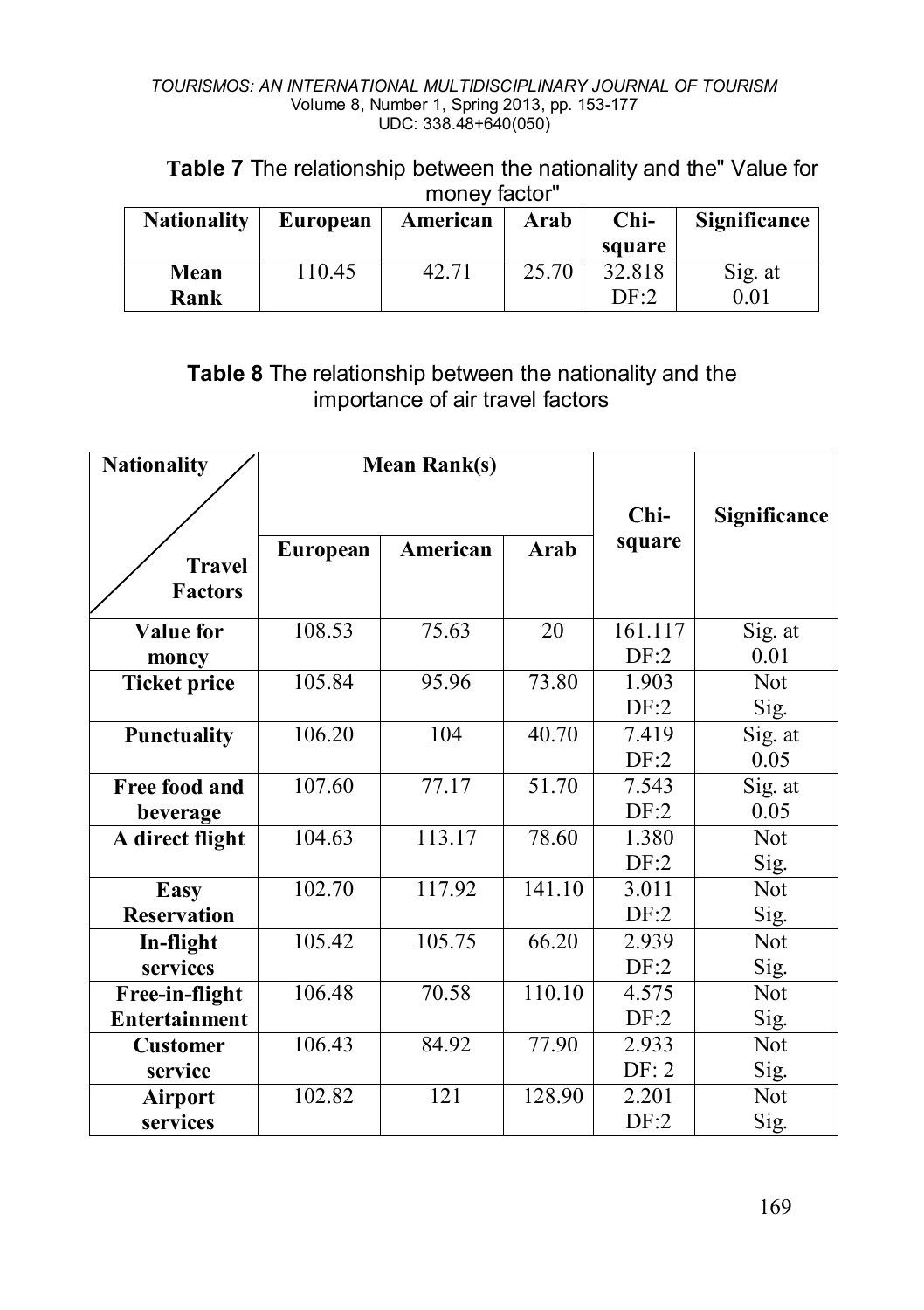| Table 9 The relationship between the annual incomes and |  |
|---------------------------------------------------------|--|
| the amount of travel via low-cost airlines              |  |

| Parson<br>Chi-square | DF | Asymp. Sig. (2-sided)   | <b>Significance</b>    |
|----------------------|----|-------------------------|------------------------|
| 111.569              |    | $\text{Sig. at } 0.000$ | $\text{Sig. at } 0.01$ |

*-Pearson Chi-square test indicated that the annual income influences the amount of travel via low-cost airlines (Chi-square = 111.569/Highly significant).*

## **Table 10** Weighted averages of respondent's preferences to spend money during their trip by nationality

| <b>Nationality</b>               | European |          |                | American |          |                | Arab |          |                |
|----------------------------------|----------|----------|----------------|----------|----------|----------------|------|----------|----------------|
| <b>Items</b>                     |          |          |                |          |          |                |      |          |                |
|                                  | Mean     | $C.V.$ % | Rank           | Mean     | $C.V.$ % | Rank           | Mean | $C.V.$ % | Rank           |
| <b>Transport</b>                 | 4.03     | 46.4     | 3              | 3.50     | 71.4     | 2              | 3.99 | 47.3     | 3              |
| <b>Accommodation</b>             | 2.28     | 72.8     |                | 4.33     | 49.4     | 5              | 2.37 | 73.4     |                |
| <b>Restaurants</b>               | 2.96     | 38.1     | $\mathfrak{D}$ | 4.66     | 22.9     | 7              | 3.04 | 38.8     | $\overline{c}$ |
| <b>Shopping</b>                  | 4.52     | 46.6     | 5              | 3.91     | 20.2     | $\overline{4}$ | 4.51 | 45.4     | 6              |
| <b>Sports activities</b>         | 4.19     | 47.9     | 4              | 4.41     | 36.7     | 6              | 4.27 | 47       | 5              |
| <b>Visiting historical sites</b> | 5.13     | 30.9     | 7              | 3.50     | 63.7     |                | 5.01 | 33.1     | 7              |
| <b>Attending</b>                 | 4.85     | 36.4     | 6              | 3.66     | 80.8     | 3              | 4.20 | 39.2     | $\overline{4}$ |
| Events                           |          |          |                |          |          |                |      |          |                |

**Table 11** Ranking of respondent's preferences to spend money during their trip by nationality

| European                   | American                    | Arab                       |
|----------------------------|-----------------------------|----------------------------|
| 1-Accommodation            | 1-Visiting historical sites | 1-Accommodation            |
| 2-Restaurants              | 2-Transport                 | 2-Restaurants              |
| 3-Transport                | 3-Atending events           | 3-Transport                |
| 4-Sport activities         | 4-Shopping                  | 4-Attending events         |
| 5-Shopping                 | 5-Accommodation             | 5-Sports activities        |
| 6-Attending events         | 6-Sports activities         | 6-Shopping                 |
| 7-Visting historical sites | 7-Restaurants               | 7-Visitinghistorical sites |

- It is clear that transport is surpassed by other travel-related elements in all three categories of nationality. These results confirm that tourists are willing to save the money spent on transport for other travel related items. The weighted averages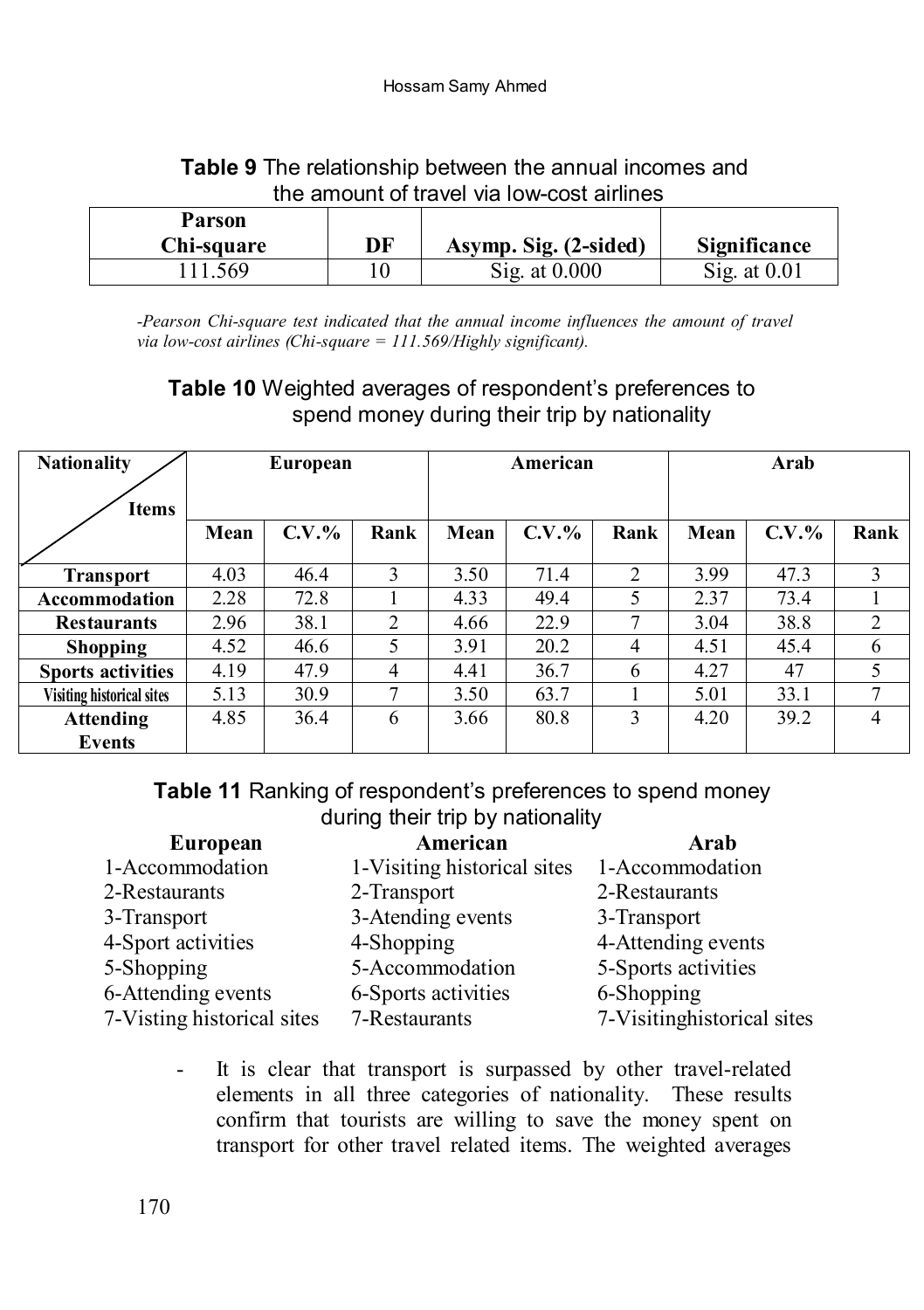also indicated that the degree of importance of air travel factors that are ranked by nationality as shown in table 12.

In table 12, the top air travel factors (1-5) are considered as the crucial elements that can influence respondents' choice to fly on a particular airline.

The content analysis of the open-ended questions indicate that the negative comments (complaints) about low-cost airline services can be summarized into the following 6 categories: 1- The use of secondary airports (44.5%) 2-Punctuality (21%) 3- Seating comfort (11%) 4-Customer service (13.5%) 5-Timing of the flight  $(\%)$  6-In-flight services  $(4.05\%)$ 

**Table 12** Weighted averages of the importance of air travel factors by

|                         | European |        | American       |      |        | Arab           |                |        |                |
|-------------------------|----------|--------|----------------|------|--------|----------------|----------------|--------|----------------|
| Nationality             |          |        |                |      |        |                |                |        |                |
| <b>Items</b>            |          |        |                |      |        |                |                |        |                |
|                         | Mean     | C.V    | Ran            | Mea  | C.V.   | Ran            | Mea            | C.V    | Rank           |
|                         |          | $(\%)$ | k              | n    | $(\%)$ | k              | $\mathbf n$    | $(\%)$ |                |
| Value for money         | 2.40     | 30.83  | 3              | 1.83 | 55.73  | 1              | 2.3            | 33.    | 3              |
|                         |          |        |                |      |        |                | 4              | 33     |                |
| <b>Ticket price</b>     | 2.24     | 36.16  | 1              | 2.80 | 31.73  | $\overline{c}$ | 2.2            | 36.    | 1              |
|                         |          |        |                | 8    |        |                | $\overline{c}$ | 03     |                |
| Punctuality             | 2.34     | 29.48  | $\overline{c}$ | 2.25 | 33.33  | 3              | 2.3            | 30.    | $\overline{c}$ |
|                         |          |        |                |      |        |                | 1              | 7      |                |
| Free food and           | 3.81     | 28.87  | 9              | 3.33 | 26.42  | 9              | 3.7            | 29.    | 9              |
| beverage                |          |        |                |      |        |                | 5              | 33     |                |
| A direct flight         | 2.45     | 30.20  | $\overline{4}$ | 2.66 | 46.24  | $\overline{7}$ | 2.4            | 32.    | $\overline{4}$ |
|                         |          |        |                |      |        |                | 5              | 24     |                |
| <b>Easy reservation</b> | 2.53     | 33.59  | 6              | 2.66 | 28.94  | 6              | 2.5            | 33.    | 6              |
|                         |          |        |                |      |        |                | 6              | 20     |                |
| In-flight services      | 3.17     | 21.13  | 8              | 3.16 | 12.02  | 8              | 3.1            | 21.    | 8              |
|                         |          |        |                |      |        |                | 6              | 20     |                |
| Free-in-flight          | 3.96     | 27.02  | 10             | 3.96 | 14.24  | 10             | 3.9            | 26.    | 10             |
| entertainment           |          |        |                |      |        |                | 6              | 90     |                |
| <b>Customer service</b> | 2.63     | 36.12  | $\overline{7}$ | 2.63 | 21.16  | 5              | 2.6            | 36.    | $\overline{7}$ |
|                         |          |        |                |      |        |                | 6              | 01     |                |
| <b>Airport services</b> | 2.50     | 32     | 5              | 2.50 | 16.36  | 4              | 2.5            | 33.    | 5              |
|                         |          |        |                |      |        |                | $\mathbf{0}$   | 07     |                |

nationality

*Note: Ranking: 1-5 represents the top crucial elements that influence passengers' choice to fly on a particular airline*

# **HYPOTHESIS TESTING**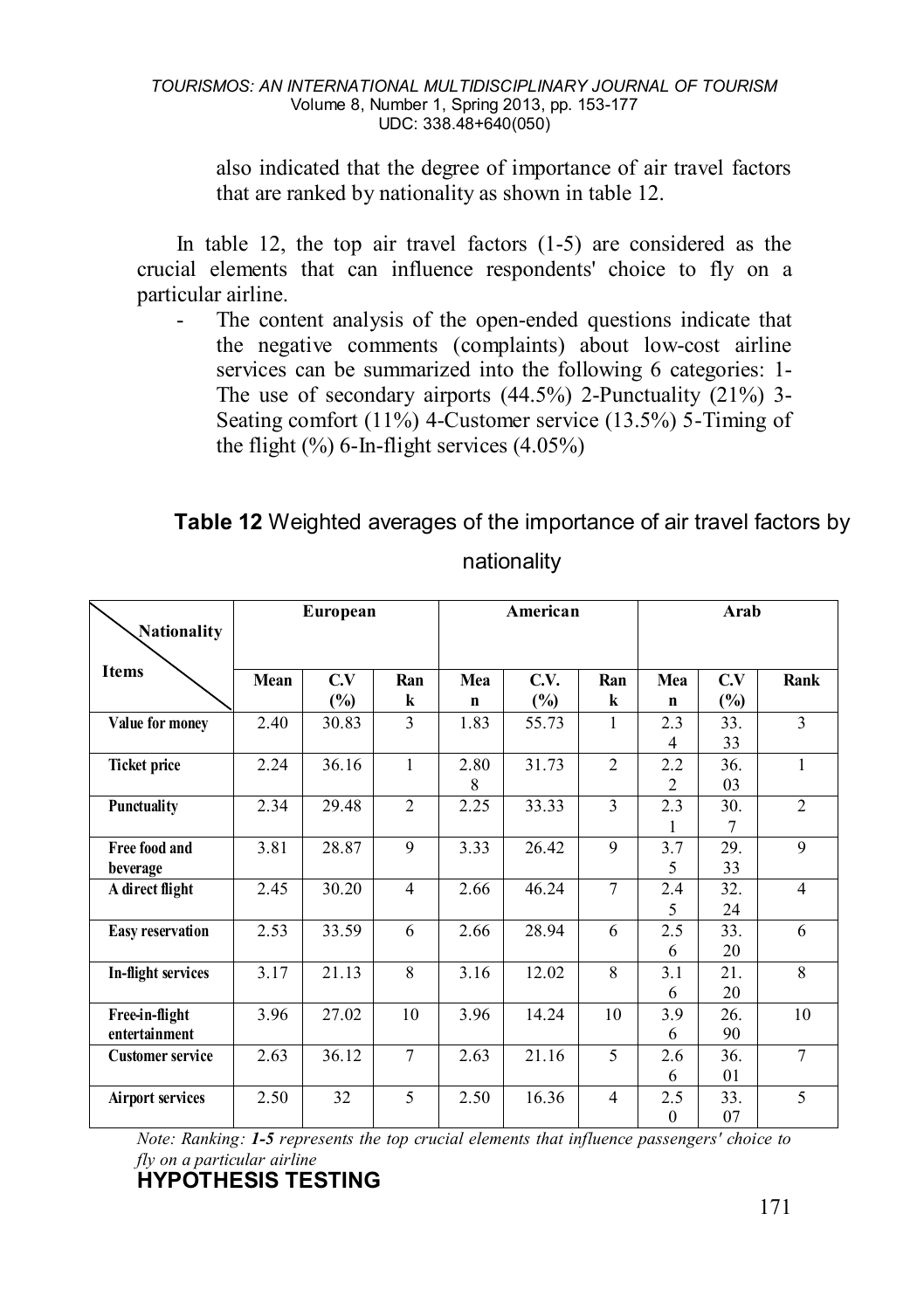**H.** The air ticket price factor has a primary influence on tourists'

preferences to travel on a specific airline comparing to the service quality factor."

| <b>Item</b>                          | Correlation<br>coefficient | Significance |
|--------------------------------------|----------------------------|--------------|
| <b>Airline</b> website               | $-0.125$                   | Not sign.    |
| <b>Reservation efficiency</b>        | 0.107                      | Not sign.    |
| The timing of the flight             | $0.172*$                   | Sign.        |
| <b>Punctuality</b>                   | $-0.181**$                 | Highly sign. |
| <b>Airport services</b>              | $-0.137*$                  | Sign.        |
| <b>Seating comfort</b>               | $-0.003$                   | Not sign.    |
| Cabin appearance/maintenance         | $-0.046$                   | Not sign.    |
| <b>Cabin staff service</b>           | $-0.113$                   | Not sign.    |
| <b>Reading materials</b>             | $-0.015$                   | Not sign.    |
| Food and beverage                    | 0.121                      | Not sign.    |
| In-flight entertainment              | $0.197**$                  | Highly sign. |
| <b>Convenient airport</b>            | 0.086                      | Sign.        |
| <b>Baggage handling</b>              | 0.016                      | Sign.        |
| <b>Customer service</b>              | 0.055                      | Sign.        |
| <b>Overall level of satisfaction</b> | 0.133                      | Sign.        |

**Table 13** The relationship between the perceptions of air ticket prices and the level of satisfaction

- The correlation coefficient indicate that there is a negative significant relationship between the perception of air ticket prices and the level of satisfaction with the following items of low-cost airline service :
	- o Punctuality (Spearman = -0.181 / highly significant)<br>  $\circ$  Airport services (Spearman = -0.137 / significant)
	- Airport services (Spearman =  $-0.137/$  significant)
- This result implies that the air ticket price has an inverse relationship with the level of satisfaction of respondents regarding two major quality elements. Punctuality and airport services are among the crucial elements that influence passengers preferences to fly on an airline (see Table 12). This result also confirms that as much as the low-cost airline lowers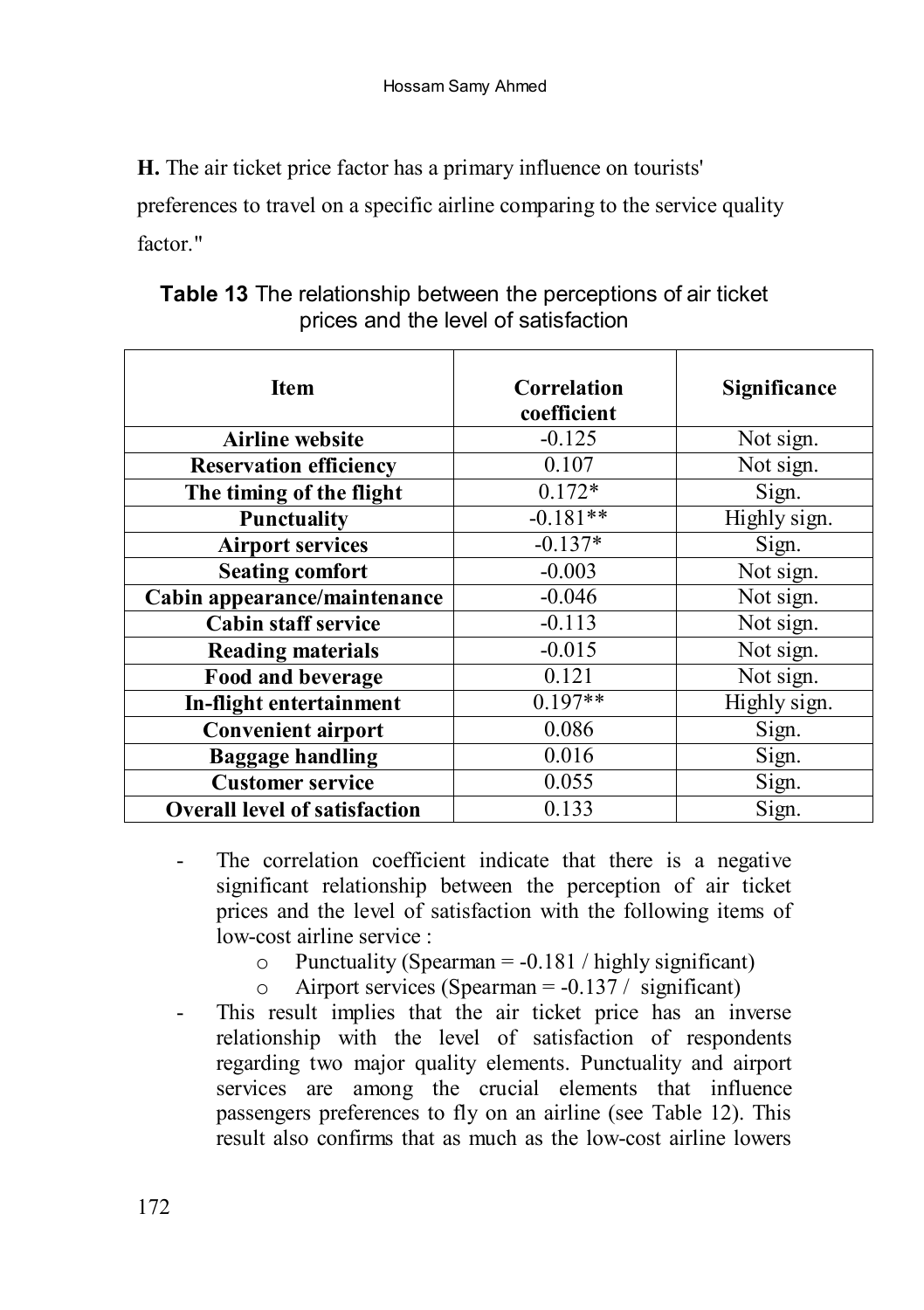its ticket prices as much as tourists are more satisfied with the crucial elements of their air travel experience.

| and the level of satisfaction |                            |              |  |  |  |  |  |  |
|-------------------------------|----------------------------|--------------|--|--|--|--|--|--|
| <b>Item</b>                   | Correlation<br>coefficient | Significance |  |  |  |  |  |  |
|                               | $-0.068$                   |              |  |  |  |  |  |  |
| <b>Airline</b> website        |                            | Not sign.    |  |  |  |  |  |  |
| <b>Reservation</b>            | $0.202**$                  | Highly sign. |  |  |  |  |  |  |
| efficiency                    |                            |              |  |  |  |  |  |  |
| The timing of the             | $-0.301**$                 | Highly sign. |  |  |  |  |  |  |
| flight                        |                            |              |  |  |  |  |  |  |
| Punctuality                   | $0.201**$                  | Highly sign. |  |  |  |  |  |  |
| <b>Airport services</b>       | $0.384**$                  | Highly sign. |  |  |  |  |  |  |
| (check-in and                 |                            |              |  |  |  |  |  |  |
| boarding)                     |                            |              |  |  |  |  |  |  |
| <b>Seating comfort</b>        | $0.472**$                  | Highly sign. |  |  |  |  |  |  |
| Cabin appearance/             | $0.198**$                  | Highly sign. |  |  |  |  |  |  |
| maintenance                   |                            |              |  |  |  |  |  |  |
| <b>Cabin staff service</b>    | $0.166*$                   | Sign.        |  |  |  |  |  |  |
| <b>Reading material</b>       | $0.176*$                   | Sign.        |  |  |  |  |  |  |
| Food and beverage             | $-0.166*$                  | Sign         |  |  |  |  |  |  |
| In-flight                     | $-0.194**$                 | Highly sign  |  |  |  |  |  |  |
| entertainment                 |                            |              |  |  |  |  |  |  |
| <b>Convenient airport</b>     | $-0.50$                    | Not sign.    |  |  |  |  |  |  |
| <b>Baggage handling</b>       | 0.93                       | Not sign.    |  |  |  |  |  |  |
| <b>Customer service</b>       | $-0.125$                   | Not sign.    |  |  |  |  |  |  |
| Overall level of              | 0.042                      | Not sign.    |  |  |  |  |  |  |
| satisfaction                  |                            |              |  |  |  |  |  |  |

### **Table 14** The relationship between the "value for money factor" and the level of satisfaction

 *Note: \*significant / \*\*highly significant*

- The correlation coefficient also indicated that there is a positive significant relationship between the 'value for money' factor and the level of satisfaction with the following items:
	- o Punctuality (Spearman = 0.201/Highly significant)<br>  $\circ$  Airport services (Spearman = 0.384/Highly signific
	- Airport services (Spearman  $= 0.384$ /Highly significant)
	- $\circ$  Seating comfort (Spearman = 0.472/Highly significant)<br>  $\circ$  Cabin appearance/maintenance (Spearman =
	- appearance/maintenance (Spearman 0.198/Highly significant).
	- $\degree$  Cabin staff service (Spearman = 0.166/significant)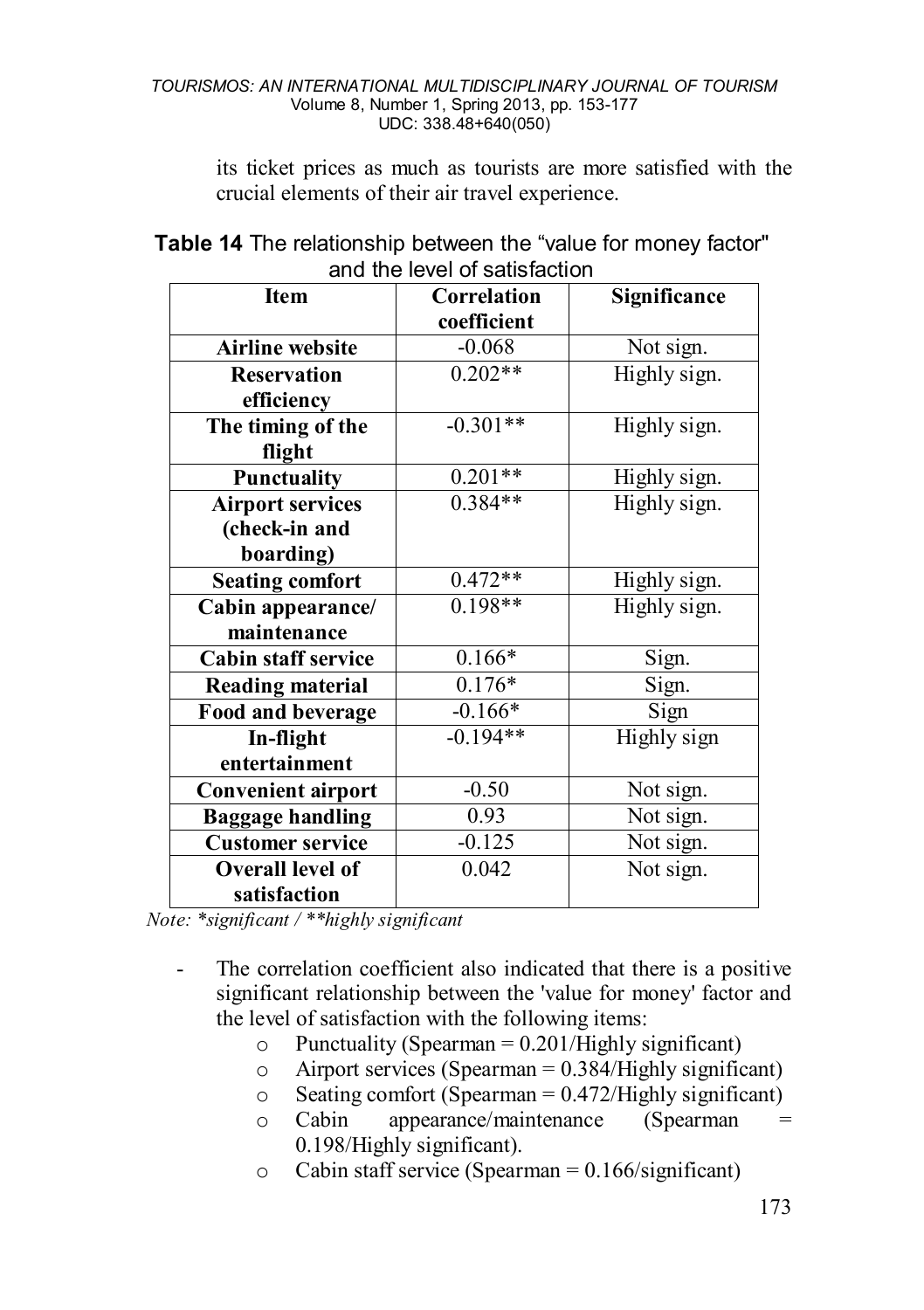$\circ$  Reading materials (Spearman = 0.176/significant) The previously cited results indicate that as much as low-cost airlines offer a price that equals the level of service quality perceived by respondents, as much as they are satisfied with most of the elements of their flight. The results in table 14 indicate that both the ticket price and the 'value for money' factor are on top of the list of passengers importance scale regarding air travel items.

## **HYPOTHESIS: ACCEPTED**

- he formerly cited results (tables: 12-13-14) confirm the validity of the hypothesis as it justifies the primary effect of the price element as a fundamental factor that influences tourists' evaluation and expectations of air transport services. This fact makes the price the overriding factor that affects the perception of quality and eventually the choice of tourists regarding the airline they will fly on.
- This fact highlights the increasing importance of low-cost airline services, as a business model that relies mainly on low-fare strategies for achieving a high level of tourist satisfaction.

## **CONCLUSIONS**

- The materialistic factors (the air ticket price and the value for money aspect) have an overriding influence upon tourists' level of satisfaction with the quality of low-cost airline services comparing to other service quality elements.
- Aside from quality related issues, other factors influence passenger satisfaction such as scheduling (the availability of the destination in the airline's network) and the level of air fares. The latter factor became an overriding factor in choosing to fly on a particular airline. The success of low-cost airlines is strongly correlated with these two factors in addition to quality related issues. Low-cost airlines offer an air transport service with no additional free amenities and still they succeed in competing with legacy airlines through low-fares.
- It is confirmed that the price element is highly significant in influencing tourism demand comparing with many other factors attributed to the product quality, distribution or even the promotional campaigns. Low-cost airlines are highly centralized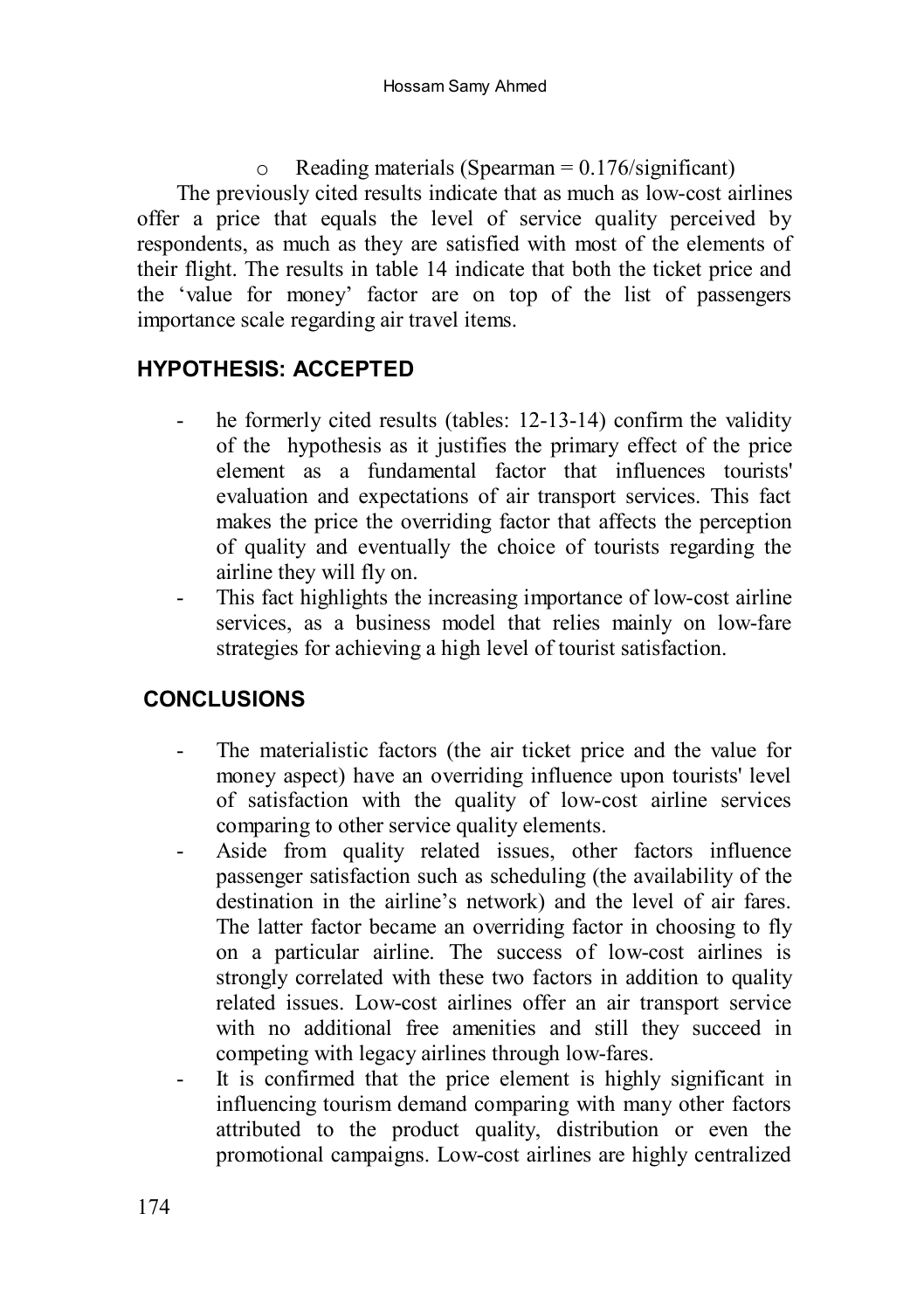around the price level as their core strategy which makes them capable of having a high influence on tourists' choices.

- Low-cost airlines represent the perfect solution for promoting tourism in a time where numerous countries suffer from a sharp economic downturn. Tourism demand is continuously growing but changes are occurring in tourist preferences as numerous tourists are preferring low-budget travel. No doubt those lowcost airlines participate effectively in what is so-called the lowbudget phenomenon.
- Tourists today are more concerned with the basic elements of transport such as schedule and punctuality, and less concerned with supplementary services. Consumers today are more rational than ever before and highly price sensitive too. This means that they are favouring no frills services all the way. Only a small proportion of travellers are still seeking to consume luxury tourism services. The shrinking of the business classes is a living proof of this fact.
- Tourists are willing to save the money spent on transport for other travel related items. This means that tourists are seeking to travel on low-cost airline with aim to allocate their expenses in other travel-related categories in the tourist destination itself.
- It is confirmed that as much as low-cost airline lower their ticket prices as much as the passengers are more satisfied with the crucial elements of their air travel experience.

#### **REFRENCES**

- Bazra'a, M. (1996). *Marketing research: for planning, control and making marketing decisions* (In Arabic), Riyadh Obaïcan Library.
- Bertsch G. & Ostermann, H. (2011). The effect of wellness brand awareness on expected and perceived service quality, *Tourismos: an international multidisciplinary journal of tourism*, Vol. 6, No.2, pp.103-120.
- Bieger, T. & Wittmer, A. (2006). Air transport and tourism: perspectives and challenges for destinations, airlines and governments, *Journal of air transport management,* Vol. 12, pp.40-46.
- Boopen, S. (2006). Transport capital as a determinant of tourism development: a time series approach, *Tourismos: an international multidisciplinary journal of tourism,* Vol. 1, No.1, pp.53-72
- Bowen, B. & Headly, D. (2011). .*Airline quality rating,* [http://www.airlineinfo.com/public/2011aqr.pdf.](http://www.airlineinfo.com/public/2011aqr.pdf) Accessed the 4th of November 2011, at 12:35.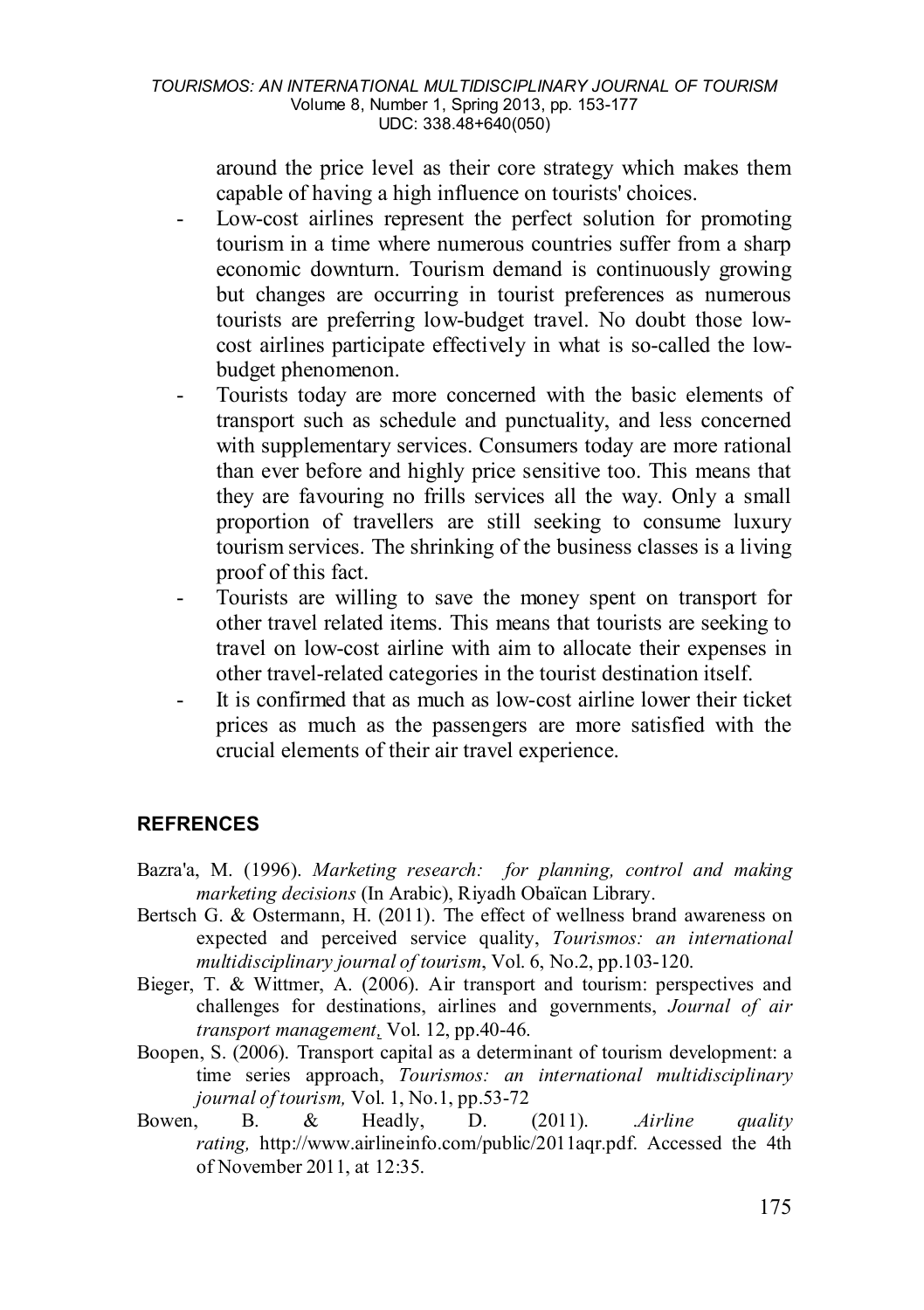- Combe, N. (2004). The airline industry: the conquest of the sky by low-cost carriers, *Unpublished Master thesis*, England: University of Bournemouth
- Evans, N., Campbell, D. & Stonehouse G. (2003). *Strategic management for travel and tourism*. UK, Butterworth Heinemann.
- Graham, A. (2006). Have the major forces driving leisure airline traffic changed. *Journal of air transport management*, Vol. 12, pp.14-20.
- Hendy, L. & El-kady, D. (1997). *Basics of statistics: Applying to tourism: part one.* Cairo, Egyptian Higher Institute for tourism and hotels.
- Homfled, N. (2004). New age airlines, In B. Dickinson and A*.* Vladimir (Eds.) *The complete 21st century travel and hospitality marketing handbook,* US: Pearson.
- Horner, S. & Swarbrooke, J. (2004). *International cases in tourism management*. UK, Elsevier.
- International Air Transport Association (2011). *Scheduled passenger carried* Http://www.iata.org/ps/publications/Pages/wats-passenger-carried.aspx Accessed the13th of April, 2011 at 18:00.
- International Air Transport Association. (2006). *IATA airline cost performance*, (IATA economics briefing no.5) Geneva, pp.4-45.
- Inter-Vistas (2006). *The economic impact of air service liberalization*, Washington. Inter-Vistas, pp.1-20.
- Krishan, J.K. (2005). *Academic dictionary of tourism*. India, Isha
- Musa, I. & Ndawayo, B. (2011). The role of transportation in the development of tourism in Nigeria. *Tourismos: an international multidisciplinary journal of tourism,* Vol. 6, Vol.1, pp.297-306.
- Papanastasiou J., Lazaridis, I. & Noulas, A. (2006). Tourists' preferences for quality of services: empirical investigation of Lesvos, Samos and Chios islands*. Tourismos: an international multidisciplinary journal of tourism*, Vol. 1, No.2, pp.95-102.
- Najda, C. (2003). *Low-cost carriers and low fares: competition and concentration in the US airline industry*. Department of economics, Stanford University, pp.4-12.
- Page, S. (2005). *Transport and tourism: global perspectives*, 2<sup>nd</sup> ed. Malaysia, Pearson.
- Ritchie, J. & Goeldner, C. (1994). *Travel, tourism and hospitality research: A handbook for managers and researches*, 2nd ed. UK, John Wiley.
- Rupp, N. & Sayanak, T. (2008). Do low-cost carriers provide low quality service? *Economic Analysis Review*, Vol. 23, No.1, pp.3-20.
- Samy, H. (2008). The economics of low-cost airlines and their impact on tourism demand, *Unpublished Ph.D. thesis*, Cairo, Egypt, Faculty of tourism and hotels, Helwan University.
- Yurtseven, H. (2006). Service quality of Troy: an importance satisfaction analysis, *Tourismos: an international multidisciplinary journal of tourism,* Vol. 1, Issue 2, pp.61-76.